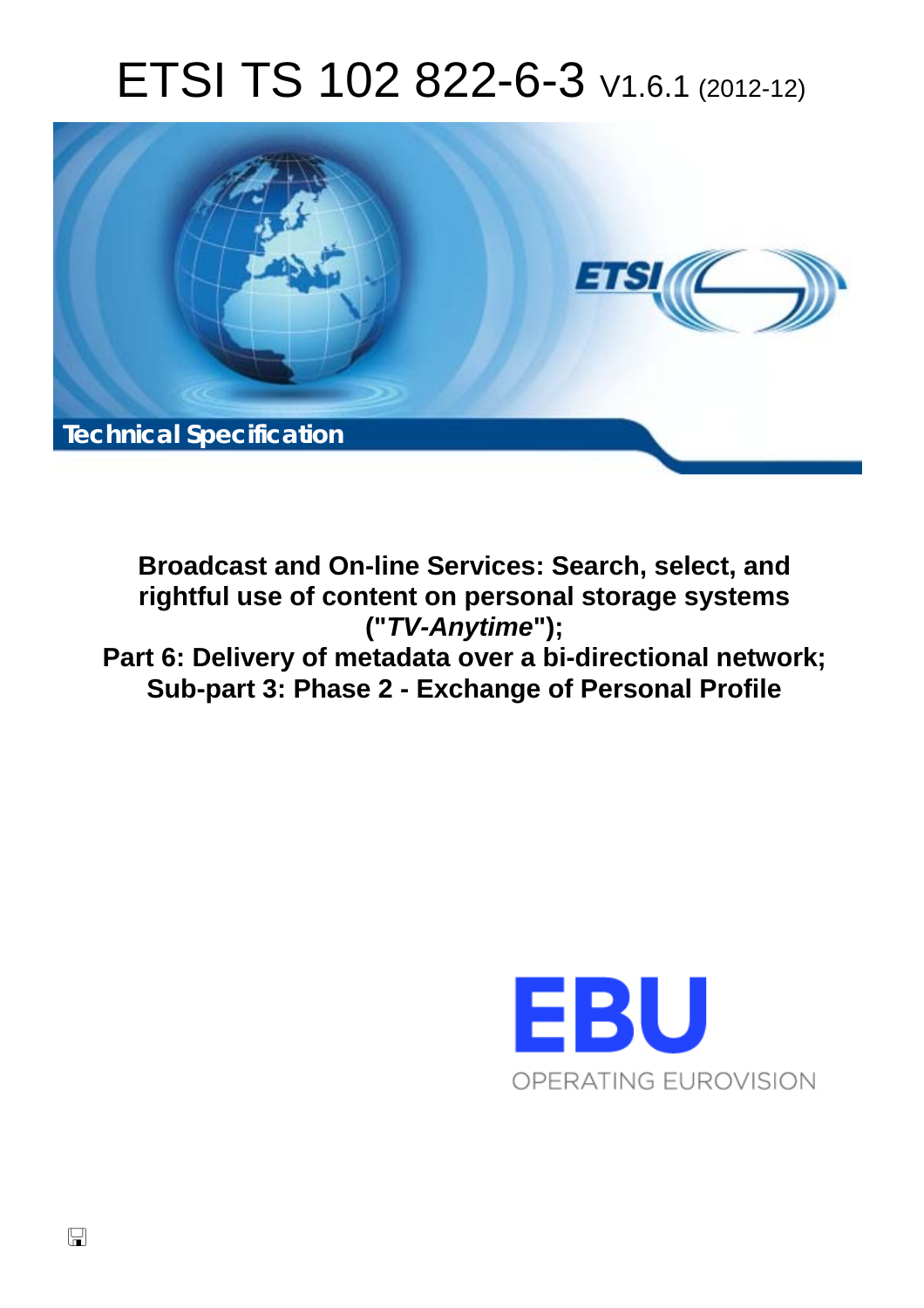Reference

RTS/JTC-TVA-71-06-03

Keywords broadcasting, content, service, TV, video

#### *ETSI*

#### 650 Route des Lucioles F-06921 Sophia Antipolis Cedex - FRANCE

Tel.: +33 4 92 94 42 00 Fax: +33 4 93 65 47 16

Siret N° 348 623 562 00017 - NAF 742 C Association à but non lucratif enregistrée à la Sous-Préfecture de Grasse (06) N° 7803/88

#### *Important notice*

Individual copies of the present document can be downloaded from: [http://www.etsi.org](http://www.etsi.org/)

The present document may be made available in more than one electronic version or in print. In any case of existing or perceived difference in contents between such versions, the reference version is the Portable Document Format (PDF). In case of dispute, the reference shall be the printing on ETSI printers of the PDF version kept on a specific network drive within ETSI Secretariat.

Users of the present document should be aware that the document may be subject to revision or change of status. Information on the current status of this and other ETSI documents is available at <http://portal.etsi.org/tb/status/status.asp>

If you find errors in the present document, please send your comment to one of the following services: [http://portal.etsi.org/chaircor/ETSI\\_support.asp](http://portal.etsi.org/chaircor/ETSI_support.asp)

#### *Copyright Notification*

No part may be reproduced except as authorized by written permission. The copyright and the foregoing restriction extend to reproduction in all media.

> © European Telecommunications Standards Institute 2012. © European Broadcasting Union 2012. All rights reserved.

**DECT**TM, **PLUGTESTS**TM, **UMTS**TM and the ETSI logo are Trade Marks of ETSI registered for the benefit of its Members. **3GPP**TM and **LTE**™ are Trade Marks of ETSI registered for the benefit of its Members and of the 3GPP Organizational Partners. **GSM**® and the GSM logo are Trade Marks registered and owned by the GSM Association.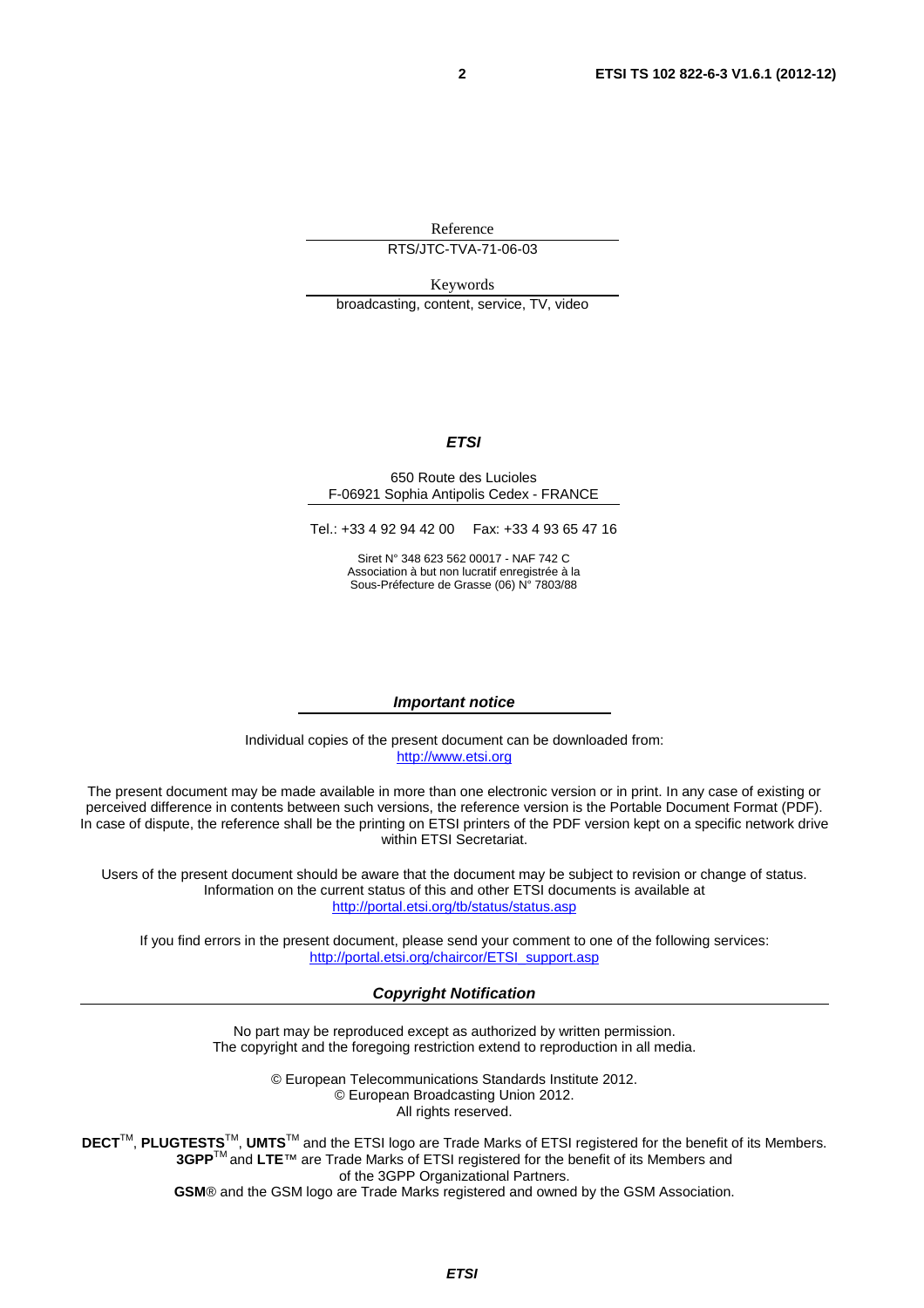# Contents

| 1              |                               |  |
|----------------|-------------------------------|--|
| 2              |                               |  |
| 2.1            |                               |  |
| 2.2            |                               |  |
|                |                               |  |
| 3              |                               |  |
| 3.1<br>3.2     |                               |  |
|                |                               |  |
| $\overline{4}$ |                               |  |
| 4.1            |                               |  |
| 4.2            |                               |  |
| 4.3            |                               |  |
| 5              |                               |  |
| 5.1            |                               |  |
| 5.1.1          |                               |  |
| 5.1.2          |                               |  |
| 5.1.3          |                               |  |
| 5.1.4          |                               |  |
| 5.1.5<br>5.1.6 |                               |  |
| 5.2            |                               |  |
| 5.2.1          |                               |  |
| 5.2.2          |                               |  |
| 5.2.3          |                               |  |
| 5.3            |                               |  |
| 5.3.1          |                               |  |
| 5.3.2          |                               |  |
| 5.3.3          |                               |  |
| 6              |                               |  |
| 6.1            |                               |  |
| 6.1.1          |                               |  |
| 6.1.2          |                               |  |
| 6.1.3          |                               |  |
| 6.1.4<br>6.1.5 |                               |  |
| 6.2            |                               |  |
|                |                               |  |
|                | <b>Annex A (normative):</b>   |  |
| A.1            |                               |  |
| A.2            |                               |  |
|                | <b>Annex B (informative):</b> |  |
| B.1            |                               |  |
| B.2            |                               |  |
| B.3            |                               |  |
| B.4            |                               |  |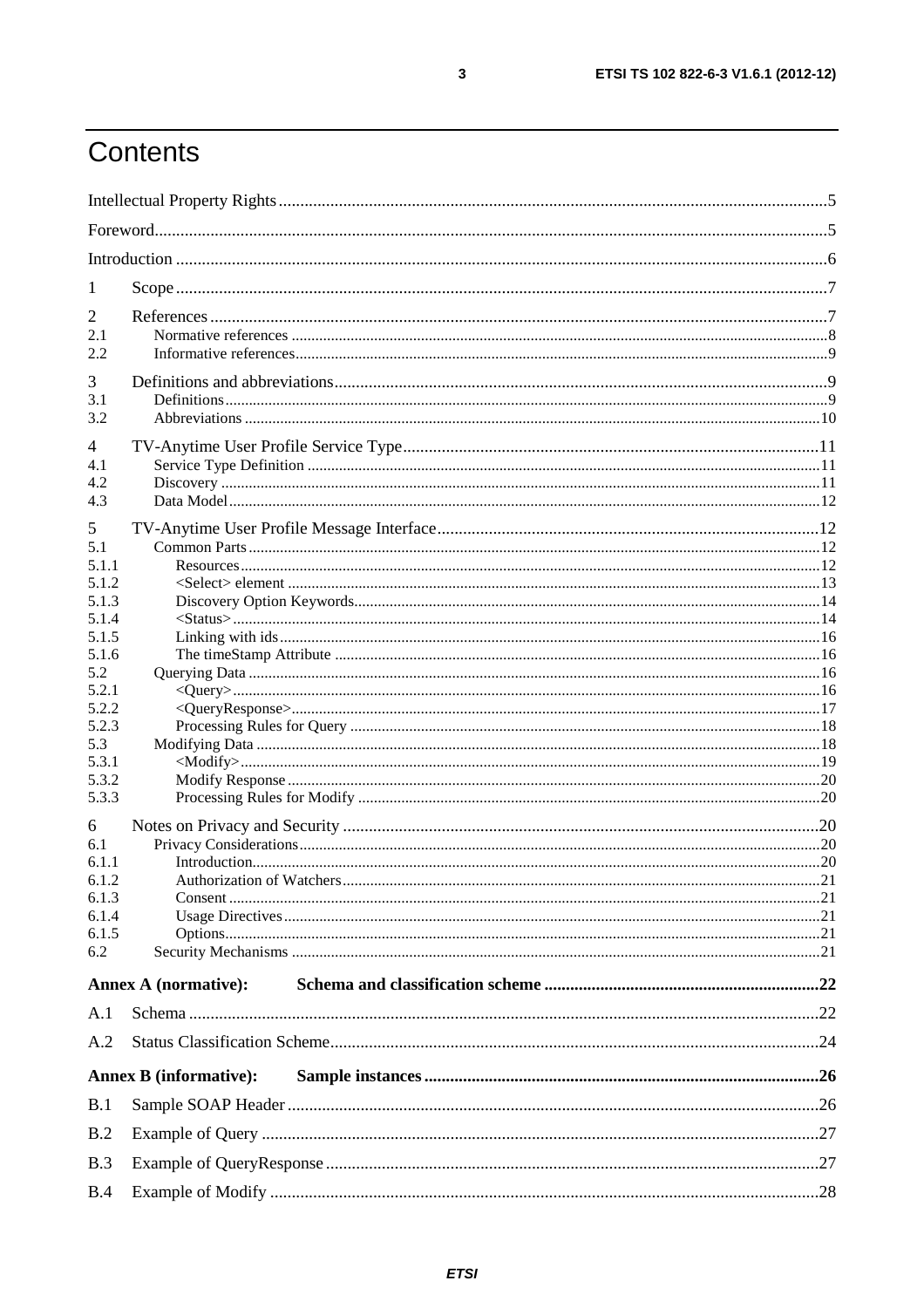$B.5$ 

**B.6** 

 $\overline{\mathbf{4}}$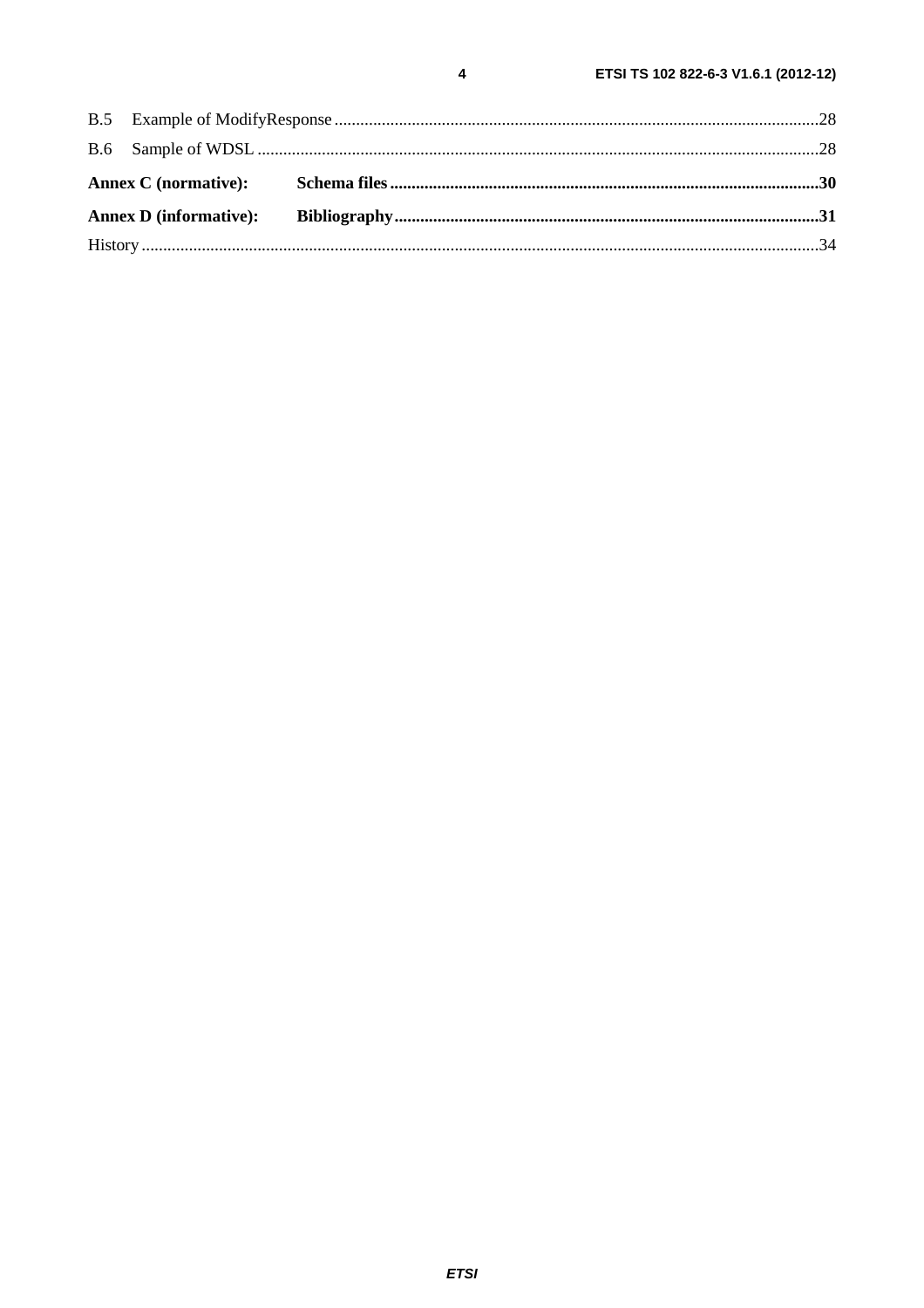### Intellectual Property Rights

IPRs essential or potentially essential to the present document may have been declared to ETSI. The information pertaining to these essential IPRs, if any, is publicly available for **ETSI members and non-members**, and can be found in ETSI SR 000 314: *"Intellectual Property Rights (IPRs); Essential, or potentially Essential, IPRs notified to ETSI in respect of ETSI standards"*, which is available from the ETSI Secretariat. Latest updates are available on the ETSI Web server ([http://ipr.etsi.org\)](http://webapp.etsi.org/IPR/home.asp).

Pursuant to the ETSI IPR Policy, no investigation, including IPR searches, has been carried out by ETSI. No guarantee can be given as to the existence of other IPRs not referenced in ETSI SR 000 314 (or the updates on the ETSI Web server) which are, or may be, or may become, essential to the present document.

### Foreword

This Technical Specification (TS) has been produced by Joint Technical Committee (JTC) Broadcast of the European Broadcasting Union (EBU), Comité Européen de Normalisation ELECtrotechnique (CENELEC) and the European Telecommunications Standards Institute (ETSI).

NOTE: The EBU/ETSI JTC Broadcast was established in 1990 to co-ordinate the drafting of standards in the specific field of broadcasting and related fields. Since 1995 the JTC Broadcast became a tripartite body by including in the Memorandum of Understanding also CENELEC, which is responsible for the standardization of radio and television receivers. The EBU is a professional association of broadcasting organizations whose work includes the co-ordination of its members' activities in the technical, legal, programme-making and programme-exchange domains. The EBU has active members in about 60 countries in the European broadcasting area; its headquarters is in Geneva.

European Broadcasting Union CH-1218 GRAND SACONNEX (Geneva) Switzerland Tel: +41 22 717 21 11 Fax: +41 22 717 24 81

The present document is part 6, sub-part 3 of a multi-part deliverable covering Broadcast and On-line Services: Search, select, and rightful use of content on personal storage systems ("*TV-Anytime*"), as identified below:

- Part 1: "Benchmark Features";
- Part 2: "Phase 1 System description";
- Part 3: "Metadata";
- Part 4: "Phase 1 Content referencing":
- Part 5: "Rights Management and Protection (RMP)";
- **Part 6: "Delivery of metadata over a bi-directional network":** 
	- Sub-part 1: "Service and transport";
	- Sub-part 2: "Phase 1 Service discovery";

#### **Sub-part 3: "Phase 2 - Exchange of Personal Profile";**

- Part 7: "Bi-directional metadata delivery protection";
- Part 8: "Phase 2 Interchange Data Format";
- Part 9: "Phase 2 Remote Programming".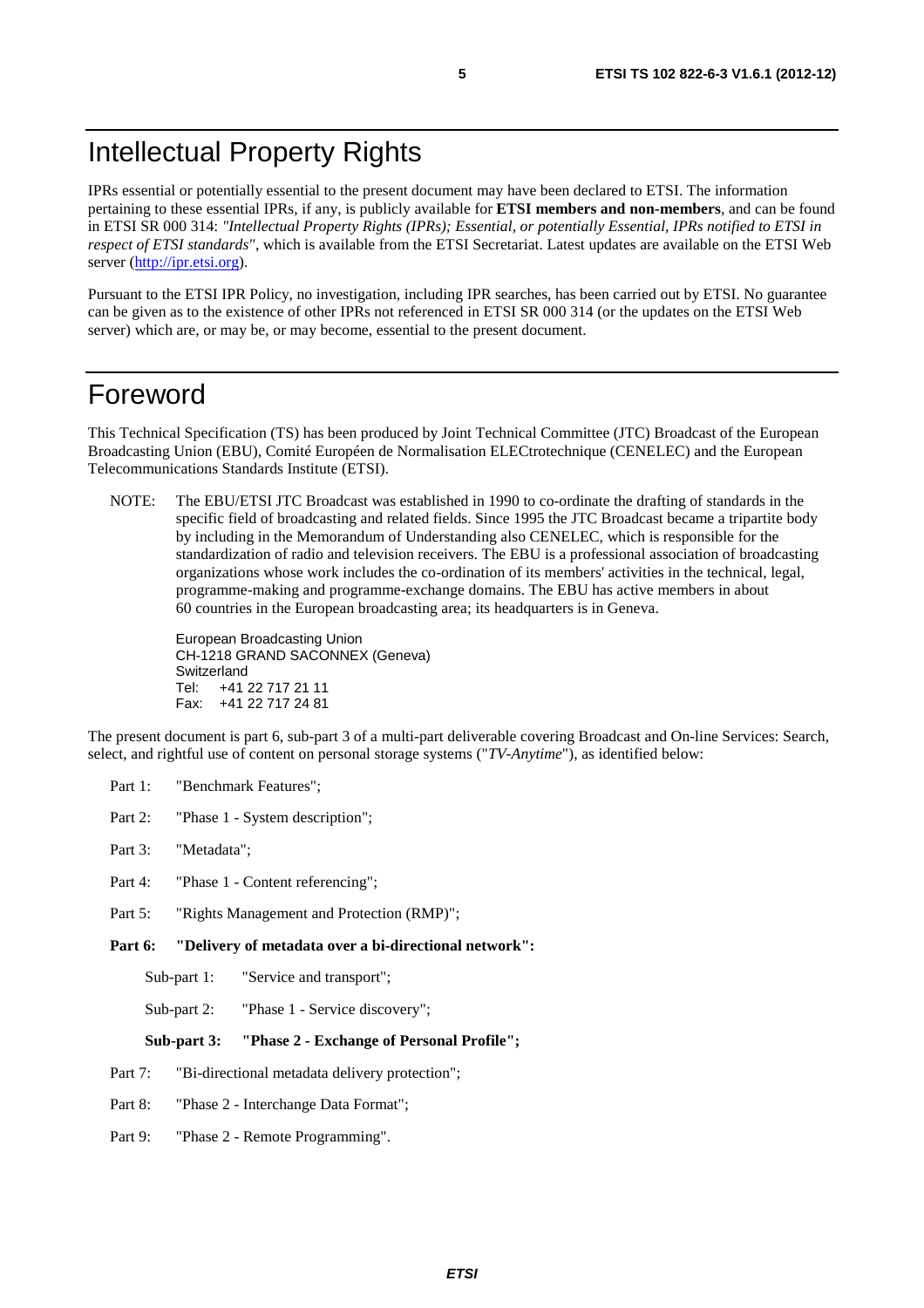# Introduction

"*TV-Anytime*" (TVA) is a full and synchronized set of specifications established by the *TV-Anytime* Forum. TVA features enable the search, selection, acquisition and rightful use of content on local and/or remote personal storage systems from both broadcast and online services.

TS 102 822-1 [1] and TS 102 822-2 [2] set the context and system architecture in which the standards for Metadata, Content referencing, Bi-directional metadata and Metadata protection are to be implemented in the *TV-Anytime* environment. TS 102 822-1 [1] provides benchmark business models against which the *TV-Anytime* system architecture is evaluated to ensure that the specification enable key business applications. TS 102 822-2 [2] presents the *TV-Anytime* System Architecture. These two documents are placed ahead of the others for their obvious introductory value. These first two documents are largely informative, while the remainder of the series is normative.

The features are supported and enabled by the specifications for Metadata (TS 102 822-3-1 [3], TS 102 822-3-2 [4], TS 102 822-3-3 [5] and TS 102 822-3-4 [6]), Content Referencing (TS 102 822-4 [7]), Rights Management (TS 102 822-5-1 [8] and TS 102 822-5-2 [9]), Bi-directional Metadata Delivery (TS 102 822-6-1 [10], TS 102 822-6-2 [11] and the present document) and Protection (TS 102 822-7 [12]), Interchange Data Format (TS 102 822-8 [13]) and Remote Programming (TS 102 822-9 [14]).

The present document covers the exchange of personal metadata, such as user preferences, usage history, demographic and other information.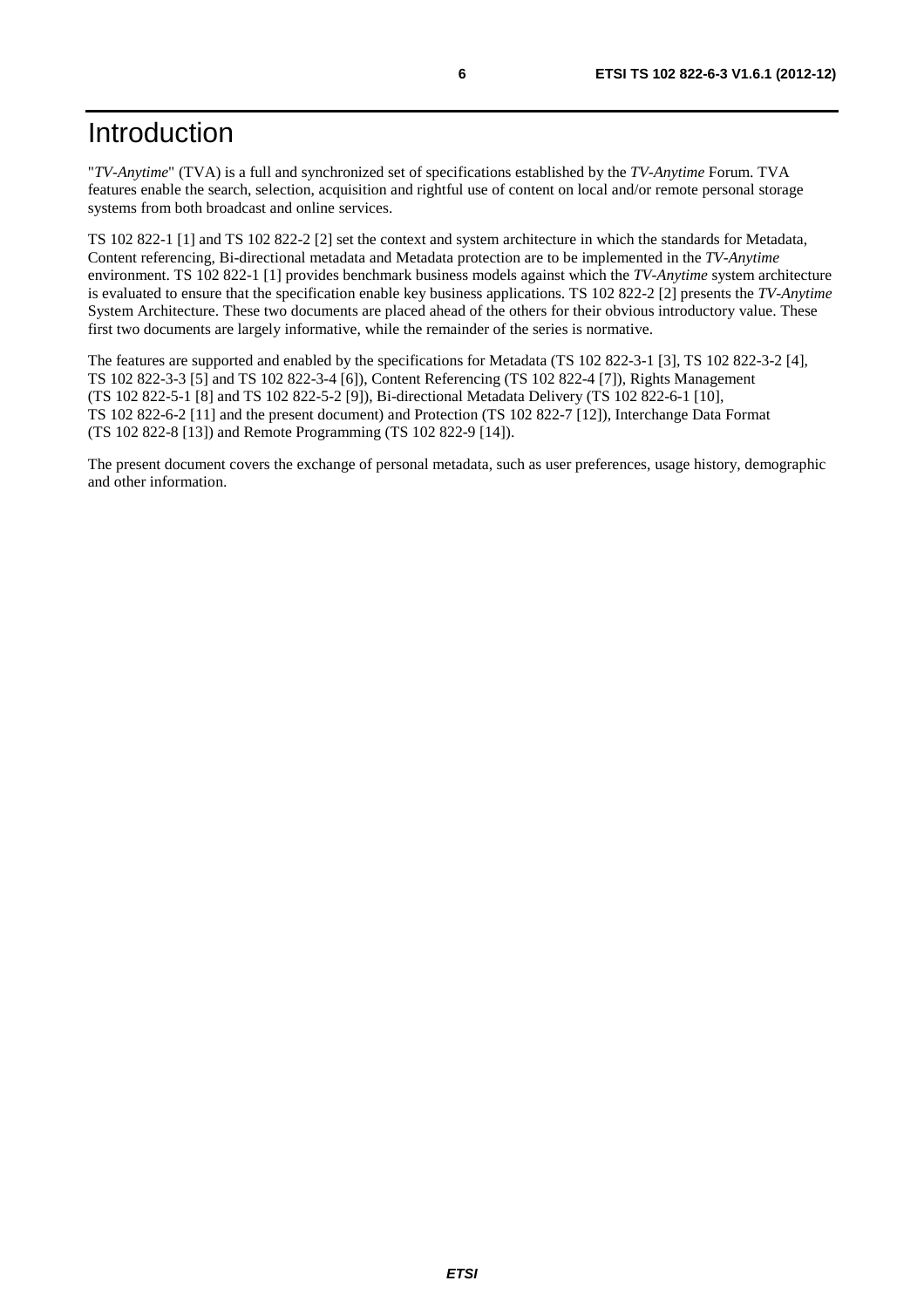### 1 Scope

The present Phase 2 document extends the scope for data exchange between users and content/service providers. The exchange of such user profiles offers a number of possible benefits to both consumers and service providers. For example, a personalized web-service in which a service provider provides the response of user's request using his consumer profile data in a secure environment, can offer the consumer a personally relevant content.

*TV-Anytime* Phase 1 and Phase 2 offers an evolutionary range of features which describe PDR (Personal Digital Recorder) usage models that the *TV-Anytime* standards facilitate.

The features are supported and enabled by the specifications for Metadata (TS 102 822-3-1 [3], TS 102 822-3-2 [4], TS 102 822-3-3 [5] and TS 102 822-3-4 [6]), Content Referencing (TS 102 822-4 [7]), Rights Management (TS 102 822-5-1 [8] and TS 102 822-5-2 [9]), Bi-directional Metadata Delivery (TS 102 822-6-1 [10], TS 102 822-6-2 [11] and the present document) and Protection (TS 102 822-7 [12]), Interchange Data Format (TS 102 822-8 [13]) and Remote Programming (TS 102 822-9 [14]).

These specifications enable search, select, acquire and rightful use of content on local and/or remote personal storage systems from both broadcast and online services.

Although *TV-Anytime* Phase 1 already provides a rich and varied set of metadata including user preferences and usage history to describe content and usage, the possibilities of exchanging this data were limited (TS 102 822-6-1 [10] and TS 102 822-6-2 [11]).

The exchange of personal data should be designed to support:

- Providers receiving data from a wide range of PDR devices from different users.
- Service providers receiving detailed and comprehensive user related data.
- Consumers confidence in the services (e.g. billing, tracking, monitoring).
- Consumers searching, selecting and acquiring content of their direct interest such as programmes with additional audio description services for improved access, or local news, or specific travel data.
- Consumers "carrying" their profiles and other personal data.
- Content providers and creators understanding their audiences better.
- Developing a wider range of t-Commerce (particularly PPV) and other network service business models.
- Maximizing the resources of a wide range of user appliances like a set-top-box or a PDA.

The present document describes mechanisms for requesting metadata from, and submitting user's personal profile data to, IP based web services. In the present document, these web services are termed "personalized services". The present document complements TS 102 822-6-1 [10], which specifies a client initiated means for requesting TV-Anytime metadata from IP-based metadata services and also provides detailed service scenarios.

### 2 References

References are either specific (identified by date of publication and/or edition number or version number) or non-specific. For specific references, only the cited version applies. For non-specific references, the latest version of the reference document (including any amendments) applies.

Referenced documents which are not found to be publicly available in the expected location might be found at [http://docbox.etsi.org/Reference.](http://docbox.etsi.org/Reference)

NOTE: While any hyperlinks included in this clause were valid at the time of publication ETSI cannot guarantee their long term validity.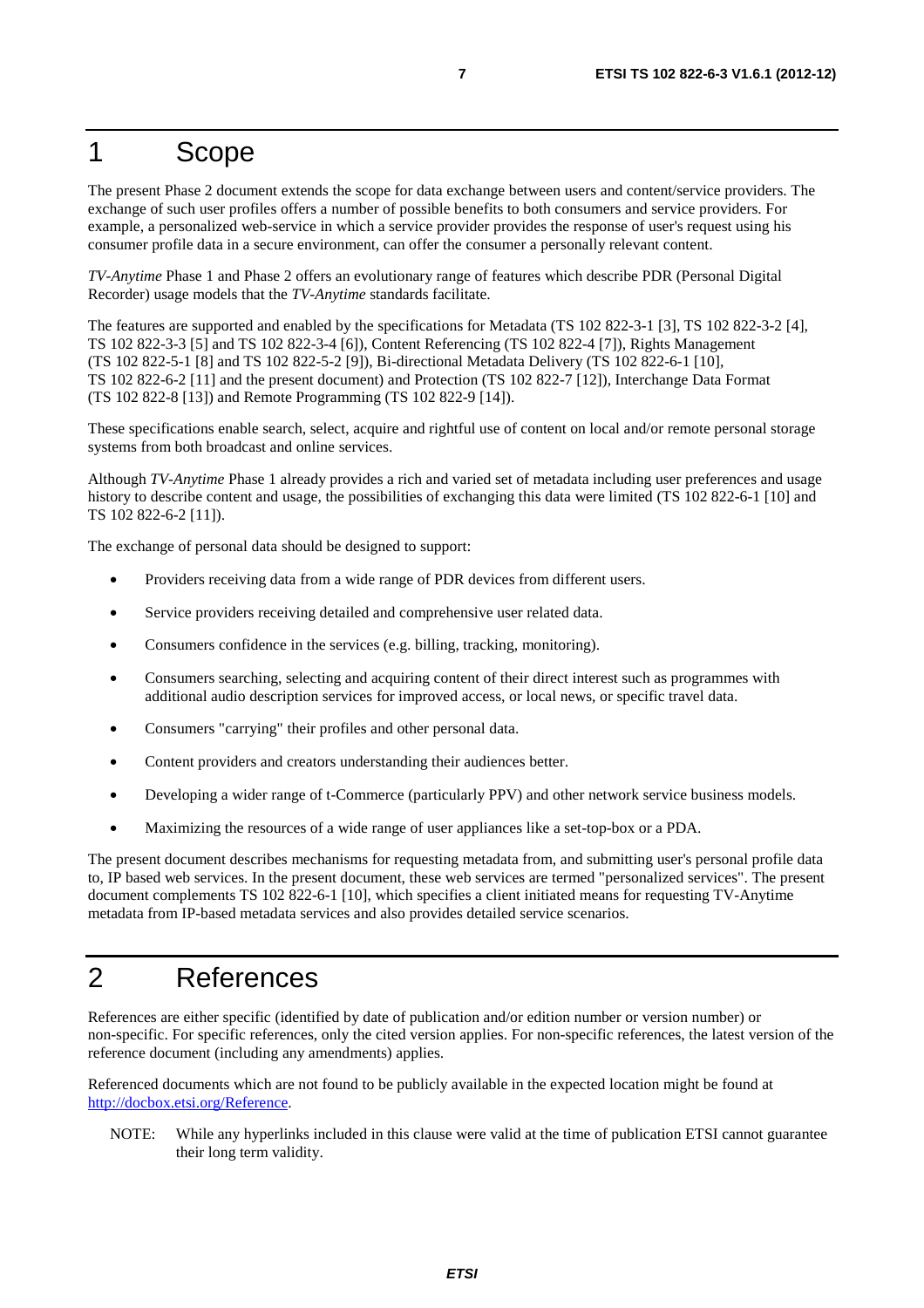#### 2.1 Normative references

The following referenced documents are necessary for the application of the present document.

- [1] ETSI TS 102 822-1: "Broadcast and On-line Services: Search, select, and rightful use of content on personal storage systems ("TV-Anytime"); Part 1: Benchmark Features".
- [2] ETSI TS 102 822-2: "Broadcast and On-line Services: Search, select, and rightful use of content on personal storage systems ("TV-Anytime"); Part 2: Phase 1 - System description".
- [3] ETSI TS 102 822-3-1: "Broadcast and On-line Services: Search, select, and rightful use of content on personal storage systems ("TV-Anytime"); Part 3: Metadata; Sub-part 1: Phase 1 -Metadata schemas".
- [4] ETSI TS 102 822-3-2: "Broadcast and On-line Services: Search, select, and rightful use of content on personal storage systems ("TV-Anytime"); Part 3: Metadata; Sub-part 2: System aspects in a uni-directional environment".
- [5] ETSI TS 102 822-3-3: "Broadcast and On-line Services: Search, select, and rightful use of content on personal storage systems ("TV-Anytime"); Part 3: Metadata; Sub-part 3: Phase 2 - Extended Metadata Schema".
- [6] ETSI TS 102 822-3-4: "Broadcast and On-line Services: Search, select, and rightful use of content on personal storage systems ("TV-Anytime"); Part 3: Metadata; Sub-part 4: Phase 2 - Interstitial metadata".
- [7] ETSI TS 102 822-4: "Broadcast and On-line Services: Search, select, and rightful use of content on personal storage systems ("TV-Anytime"); Part 4: Phase 1 - Content referencing".
- [8] ETSI TS 102 822-5-1: "Broadcast and On-line Services: Search, select, and rightful use of content on personal storage systems ("TV-Anytime"); Part 5: Rights Management and Protection (RMP); Sub-part 1: Information for Broadcast Applications".
- [9] ETSI TS 102 822-5-2: "Broadcast and On-line Services: Search, select, and rightful use of content on personal storage systems ("TV-Anytime"); Part 5: Rights Management and Protection (RMP) Sub-part 2: RMPI binding".
- [10] ETSI TS 102 822-6-1: "Broadcast and On-line Services: Search, select, and rightful use of content on personal storage systems ("TV-Anytime"); Part 6: Delivery of metadata over a bi-directional network; Sub-part 1: Service and transport".
- [11] ETSI TS 102 822-6-2: "Broadcast and On-line Services: Search, select, and rightful use of content on personal storage systems ("TV-Anytime"); Part 6: Delivery of metadata over a bi-directional network; Sub-part 2: Phase 1 - Service discovery".
- [12] ETSI TS 102 822-7: "Broadcast and On-line Services: Search, select, and rightful use of content on personal storage systems ("TV-Anytime Phase 1"); Part 7: Bi-directional metadata delivery protection".
- [13] ETSI TS 102 822-8: "Broadcast and On-line Services: Search, select, and rightful use of content on personal storage systems ("TV-Anytime"); Part 8: Phase 2 - Interchange data format".
- [14] ETSI TS 102 822-9: "Broadcast and On-line Services: Search, select, and rightful use of content on personal storage systems ("TV-Anytime"); Part 9: Phase 2 - Remote Programming".
- [15] W3C Recommendations (version 20010502): "XML Schema".
- NOTE: Available at: [http://www.w3.org/TR/2001/REC-xmlschema-0-20010502.](http://www.w3.org/TR/2001/REC-xmlschema-0-20010502)  [http://www.w3.org/TR/2001/REC-xmlschema-1-20010502.](http://www.w3.org/TR/2001/REC-xmlschema-1-20010502)  [http://www.w3.org/TR/2001/REC-xmlschema-2-20010502.](http://www.w3.org/XML/Schema)
- [16] W3C Recommendation (8 December 2009): "Namespaces in XML".
- NOTE: Available at: [http://www.w3.org/TR/REC-xml-names/.](http://www.w3.org/TR/REC-xml-names/)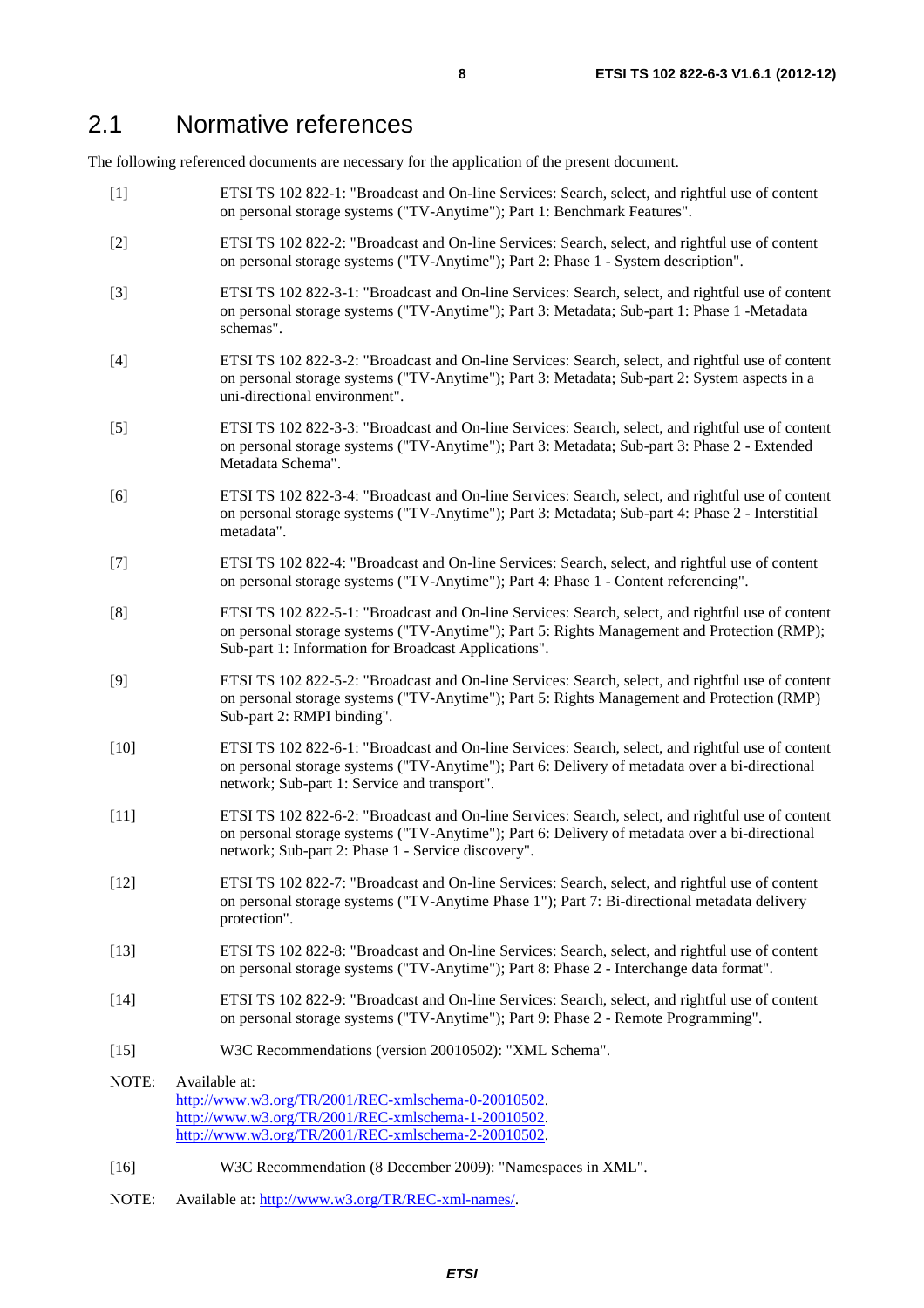| $[17]$ | IETF RFC 2396: "Uniform Resource Identifiers (URI): Generic Syntax". |  |  |
|--------|----------------------------------------------------------------------|--|--|
|        |                                                                      |  |  |

- NOTE: Available at: [http://www.ietf.org/rfc/rfc2396.txt.](http://www.ietf.org/rfc/rfc2396.txt)
- [18] W3C Note (8 May 2000): "Simple Object Access Protocol (SOAP) 1.1".
- NOTE: Available at: [http://www.w3.org/TR/2000/NOTE-SOAP-20000508/.](http://www.w3.org/TR/2000/NOTE-SOAP-20000508/)
- [19] OASIS Standard 200401: "Web Services Security: SOAP Message Security 1.0".
- NOTE: Available at: [http://docs.oasis-open.org/wss/2004/01/oasis-200401-wss-soap-message-security-1.0.pdf.](http://docs.oasis-open.org/wss/2004/01/oasis-200401-wss-soap-message-security-1.0.pdf)

### 2.2 Informative references

The following referenced documents are not necessary for the application of the present document but they assist the user with regard to a particular subject area.

Not applicable.

# 3 Definitions and abbreviations

### 3.1 Definitions

For the purposes of the present document, the following terms and definitions apply:

**access control:** act of mediating requested access to a resource based on privilege attributes of the requestor and control attributes of the requested resource

**account:** formal business agreement for providing regular transactions and services between a principal and service providers

**assertion:** piece of data produced by a SAML authority regarding an act of authentication performed on a principal, attribute information about the principal, or authorization permissions applying to the principal with respect to a specified resource

**attribute provider:** entity that provides attributes related to principals

EXAMPLE: A personalized profile service.

**circle of trust:** federation of service providers and identity providers that have business relationships based on Liberty architecture, and operational agreements, with whom users can transact business in a secure and seamless environment

**consumer profile:** consumer profile includes user description (user preferences, usage viewing history), user information (e.g. biographic information), and user environment descriptions (e.g. user device information, network environment)

**content provider:** entity that acts as the agent for and is the prime exploiter of the content

**credentials:** data attesting to the truth of certain stated facts

**discovery service:** web service for locating attribute providers

**entry point:** what a discovery service allows one to discover i.e. a SOAP (RPC) address and function name

**federation:** association comprising any number of service providers and identity providers

**identity:** essence of an entity and often described by its characteristics

**identity federation:** associating, connecting, or binding multiple accounts for a given principal to various entities within a circle of trust

**identity personal profile:** identity information regarding the principal, be it in private or business capacity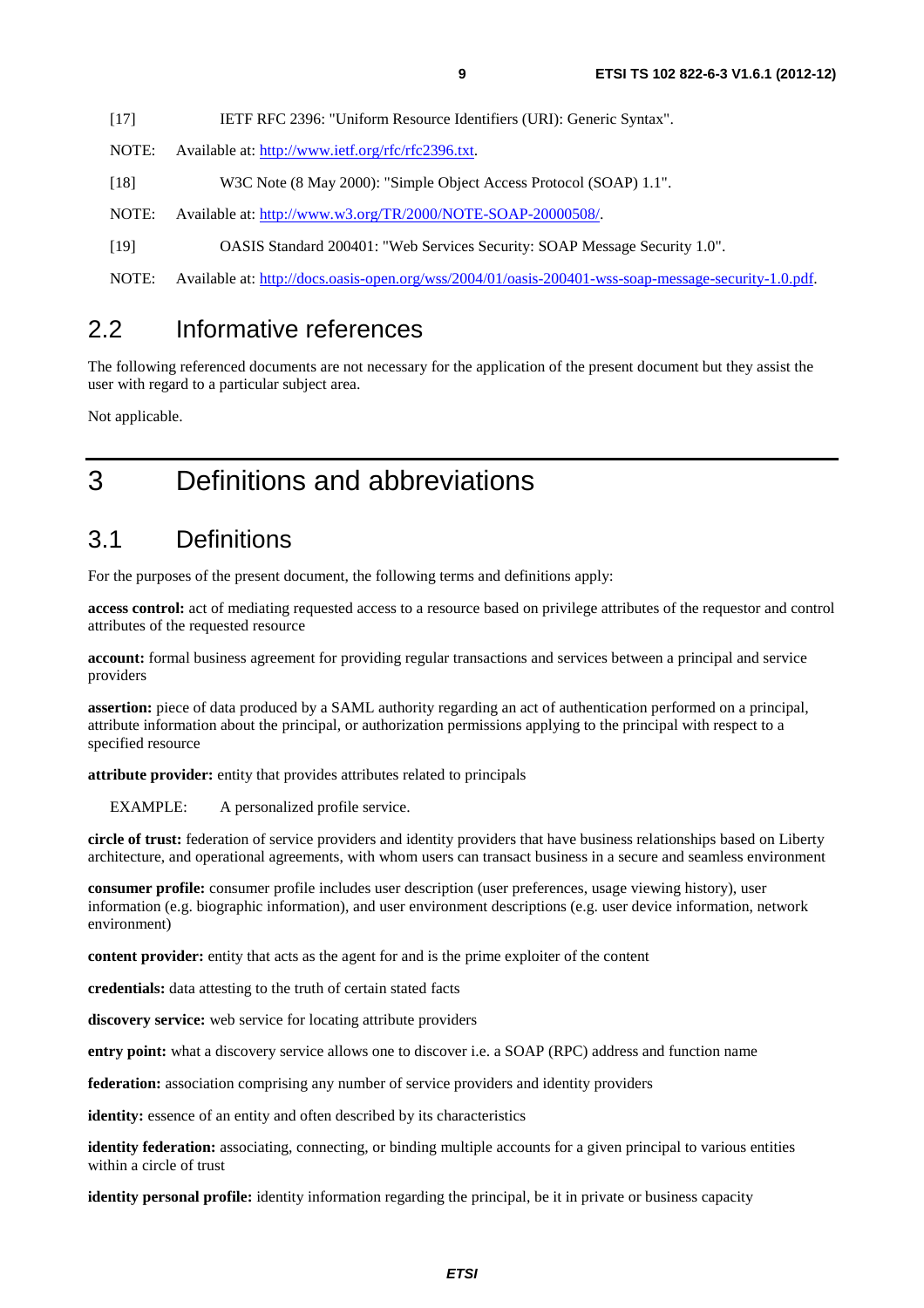**metadata:** generally, data about content, such as the title, genre, and summary of a television programme

NOTE: In the context of *TV-Anytime*, metadata also includes personal profile and history data.

**nonce:** number that is used once and then discarded in a cryptographic protocol

**pay per view:** content for which the consumer had had to pay a one off fee

**personal profile:** data that represents the interests and preferences of the consumer

**personally identifiable information:** any data that identifies or locates a particular person, consisting primarily of name, address, telephone number, e-mail address, bank accounts, or other unique identifiers such as a social security number

**policy:** logically defined, executable and testable set of rules of behaviour

**principal:** entity that can acquire a federated identity, that is capable of making decisions, and to which authenticated actions are done on its behalf

NOTE: Examples of principals include an individual user, a group of individuals, as well as a corporation or other legal entities.

**profile:** data comprising the broad set of attributes that may be maintained for an identity, over and beyond its identifiers and the data required to authenticate under that identity

NOTE: Some of those attributes (e.g. address, preferences, card numbers) are provided by the principal.

**programme:** editorially coherent piece of content

NOTE: Typically, a programme is acquired by the PDR as a whole.

**provider:** entity that delivers content or services to the PDR

**resource:** either data related to some identity or identities, or a service acting on behalf of some identity or group of identities

NOTE: An example of a resource is a calendar containing appointments for a particular identity.

**return path:** part of a bi-directional distribution system over which data flows from the consumer to the service provider

**service:** collection of entry points designed to offer some service or to provide information

**service instance:** running web service (physical instantiation of a particular type of service) at a distinct protocol endpoint

**service provider:** aggregator and supplier of content which may include gateway and management roles

NOTE: In the present document, a service provider provides services or goods to a principal.

### 3.2 Abbreviations

For the purposes of the present document, the following abbreviations apply:

| <b>EPG</b>    | Electronic Programme Guide                                           |
|---------------|----------------------------------------------------------------------|
| <b>HTTP</b>   | <b>Hyper Text Transport Protocol</b>                                 |
| <b>ID-WSF</b> | <b>IDentity - Web Service Framework</b>                              |
| IP            | Internet Protocol                                                    |
| <b>OASIS</b>  | Organization for the Advancement of Structured Information Standards |
| <b>PDA</b>    | Personal Digital Assistance                                          |
| <b>PDR</b>    | Personal Digital Recorder                                            |
| <b>PPV</b>    | Pay Per View                                                         |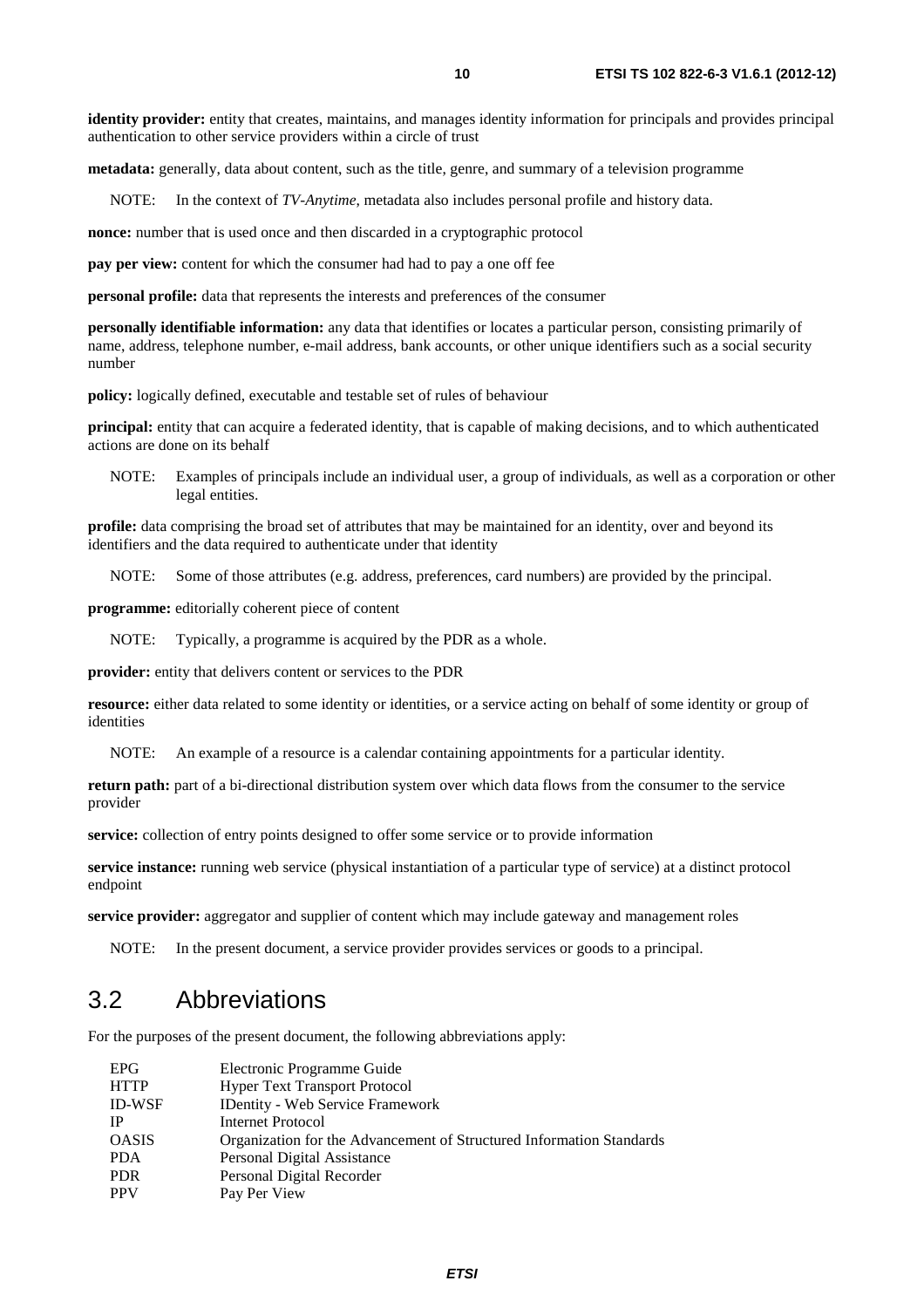| <b>RMP</b>   | <b>Rights Management and Protection</b>                                                     |
|--------------|---------------------------------------------------------------------------------------------|
| <b>RPC</b>   | Remote Procedure Call                                                                       |
| <b>SAML</b>  | Security Assertion Markup Language                                                          |
| NOTE:        | XML standard for exchanging authentication and authorization data between security systems. |
| SOAP         | Simple Object Access Protocol                                                               |
| <b>TVA</b>   | TV-Anytime                                                                                  |
| <b>URI</b>   | Uniform Resource Identifier                                                                 |
| <b>URL</b>   | Uniform Resource Locator                                                                    |
| <b>URN</b>   | Uniform Resource Name                                                                       |
| W3C          | World Wide Web Consortium                                                                   |
| <b>WDSL</b>  | Web Service Definition Language                                                             |
| <b>WSDL</b>  | Web Services Description Language                                                           |
| XML          | eXtensible Markup Language                                                                  |
| <b>XPath</b> | W3C XML Path language                                                                       |

# 4 TV-Anytime User Profile Service Type

### 4.1 Service Type Definition

The *TV-Anytime* user profile service is a web service that acts upon some resource to either retrieve and update information (such as preferences, demography, and location) about a user, or perform some action for the benefit of some user.

The types used in the *TV-Anytime* user profile service are defined in the "urn:tva:metadata:profile:2007" target namespace [16].

This allows schema aware tools to validate the various messages. The types defined in the TS 102 822-3-1 [3] and TS 102 822-3-3 [5] may be referenced in the transport namespace (using XML Schema's import mechanisms [15]). The schema fragments in the following clauses are all defined within this namespace. The ServiceType element is used to identify the *TV-Anytime* user profile service. This URI needs be constant across all implementations of the *TV-Anytime* user profile service to enable interoperability. Therefore, it is recommended that this URI be the same as the targetNamespace URI of the abstract WSDL description for the service.

A service instance is the physical instantiation of a particular type of the *TV-Anytime* user profile service. Each service instance is hosted by some provider, which is identified by a URI (RFC 2396 [17]). An example of a service instance is a SOAP-over-HTTP end-point offering a personalized EPG service. A service instance exposes a protocol interface to a set of resources. A resource in the present document is either data related to some user (or the attributes thereof) or a service acting for the benefit of some user. When a client sends a request message to a service instance, it includes the resource identifier (i.e. a URI) for the resource it wishes the service instance to act upon. A resource commonly has access to control policies associated with it. These access control policies are typically under the purview of the entity or entities associated with the resource (in common language, the entity or entities could be said to "own" the resource). The access control policies on a resource shall be enforced by the service instance.

# 4.2 Discovery

A service provider can use the discovery service to ascertain the location of a specific identity service for a user. The discovery service enables various entities to dynamically and securely discover a user's identity services, and it responds, on a permission-basis, with a service description of the desired identity service. This way, a service provider can gain access to portions of the user's identity information that may be in the possession of multiple providers and offer a user profile based service to a user.

The discovery service itself is not defined in the present document.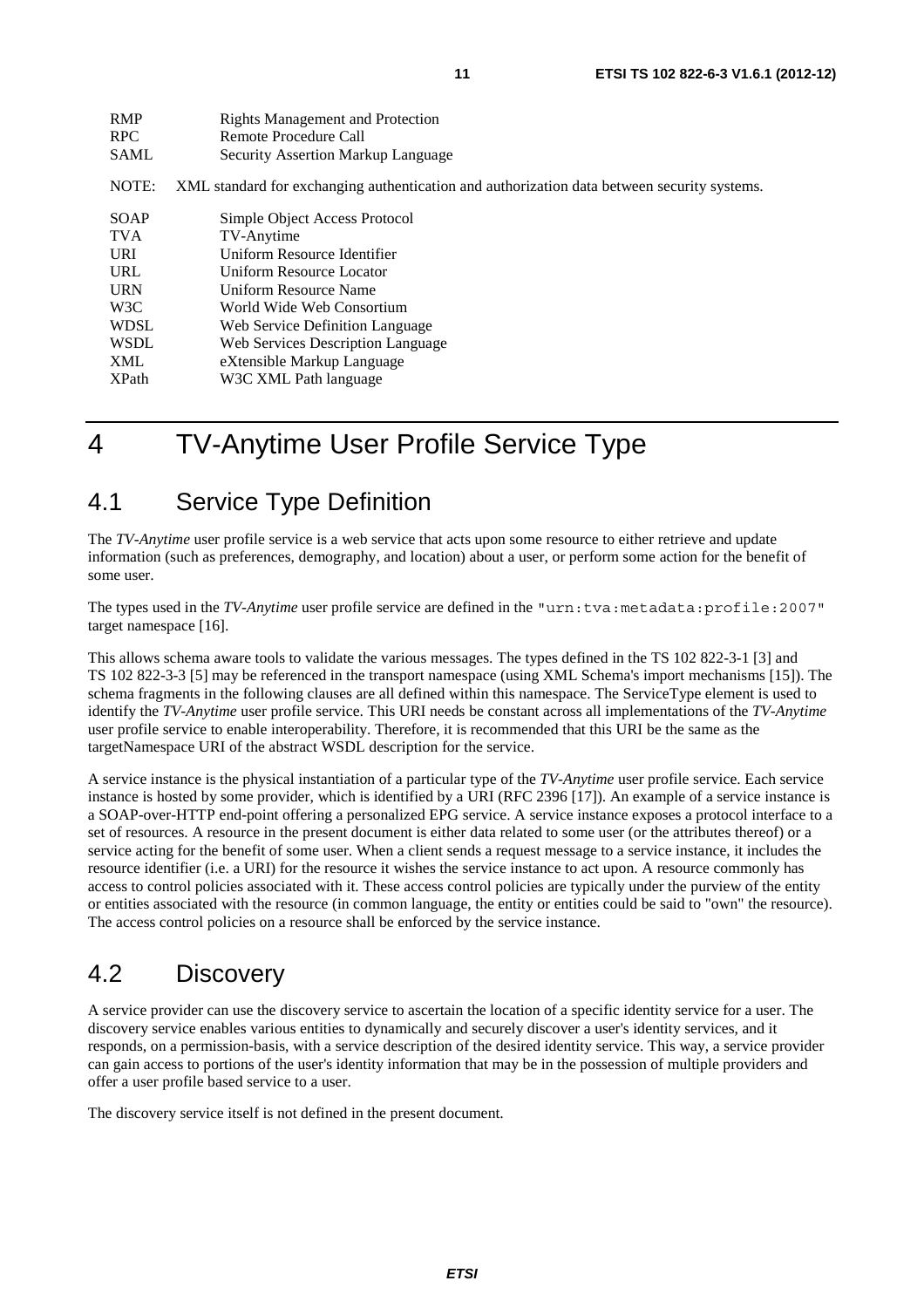### 4.3 Data Model

The data model of the *TV-Anytime* user profile is defined in the *TV-Anytime* metadata specification TS 102 822-3-3 [5]. The XML schema defined thereby specifies the data the service can host. The data model defines the data and the data structure. Typically this structure is hierarchical and has the root node TVAMain. The part of the *TV-Anytime* metadata mainly relevant to the *TV-Anytime* user profile exchange service is the ExtendedUserDescription.

# 5 TV-Anytime User Profile Message Interface

This clause defines two protocols, one for querying data and another for modifying data.

These protocols both rely on a request/response message-exchange pattern. The messages specified in the present document for those protocols are carried in the SOAP body [18]. More information on the general aspects of SOAP can be found in TS 102 822-6-1 [10]. The messages for querying and modifying data have common attributes and elements. These common parts are discussed prior to specifying the actual messages.

### 5.1 Common Parts

#### 5.1.1 Resources

Both protocols, for querying and modifying data, have a defined hierarchy for accessing data.

In the first level the desired resources are selected. For example, a resource might be the personal profile of a certain person. Multiple resources can be accessed in a single request, but querying and modifying cannot be mixed in one request message.

For each resource there is one <Query> or <Modify> element in the request message. Inside this element there is another element identifying the resource. This identifying element is either the <ResourceID> element or the <EncryptedResourceID> element. The ResourceIDGroup declaration is shown below.

```
<complexType name="ResourceIDType"> 
     <simpleContent> 
         <extension base="anyURI"> 
             <attribute name="id" type="tva:TVAIDType"/> 
         </extension> 
     </simpleContent> 
</complexType> 
<complexType name="EncryptedResourceIDType"> 
     <sequence> 
         <element ref="xenc:EncryptedData"/> 
         <element ref="xenc:EncryptedKey"/> 
     </sequence> 
</complexType> 
<group name="ResourceIDGroup"> 
         <choice maxOccurs="unbounded"> 
              <element name="ResourceID" type="tvap:ResourceIDType"/> 
              <element name="EncryptedResourceID" type="tvap:EncryptedResourceIDType"/> 
         </choice> 
</group>
```

| <b>Name</b>             | <b>Definition</b>                                                   |
|-------------------------|---------------------------------------------------------------------|
| ResourceIDType          | A complex type to define a resource identifier                      |
| Id                      | An attribute of TVAIDType type                                      |
| EncryptedResourceIDType | A complex type for the transport of obfuscated resource identifiers |
| ResourceIDGroup         | Defines a group of ResourceIDs and/or EncryptedResourceIDs          |
| ResourceID              | The identifier of a particular resource                             |
| EncryptedResourceID     | Contains a ResourceID that has been encrypted using encryption,     |
|                         | and an encrypted key that was used to encrypt the ResourceID.       |
|                         | See clause 5.1.2 for more explanations                              |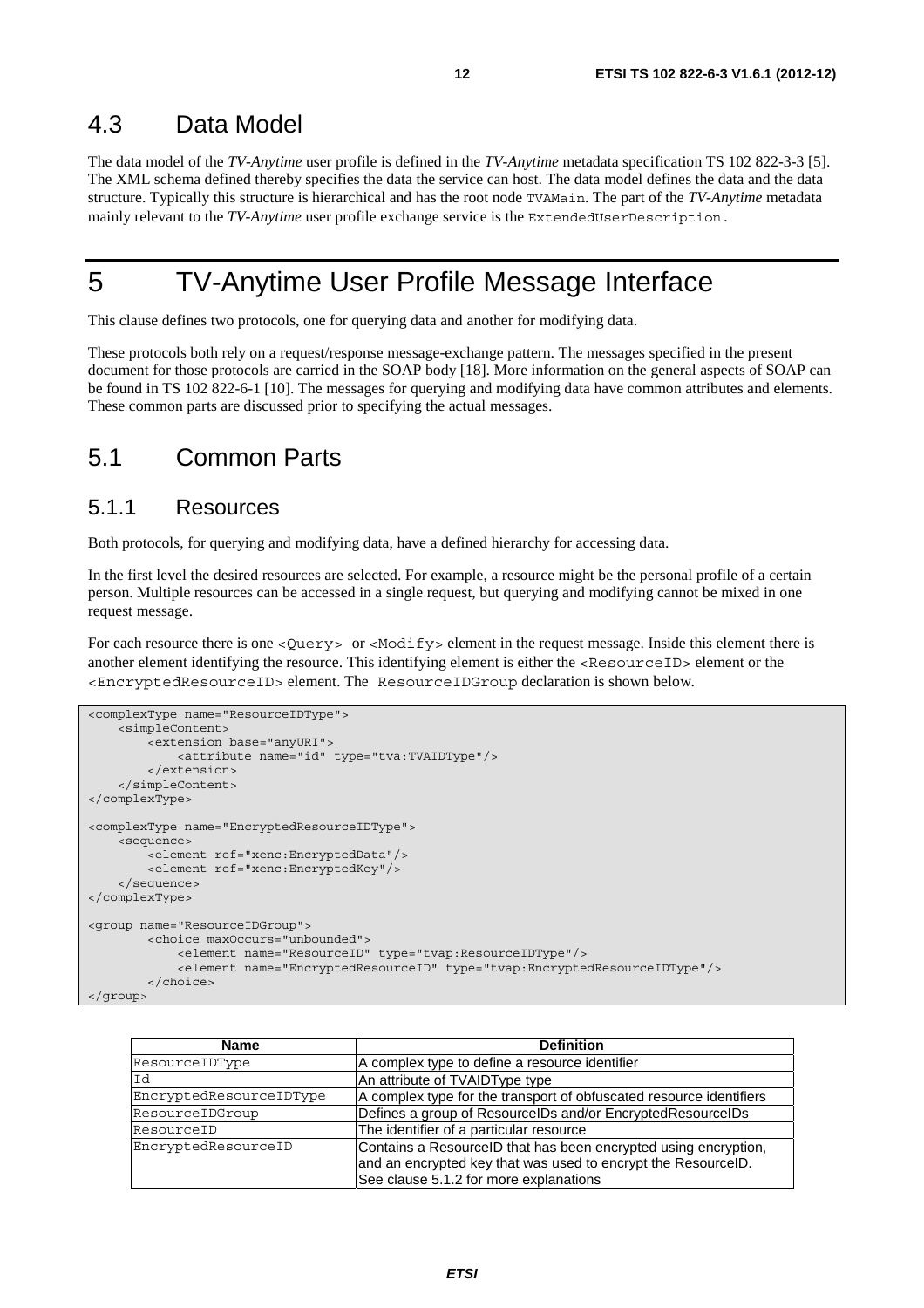When the <ResourceID> element would have the value "urn:liberty:isf:implied-resource", the element may be left out of the containing <Query> or <Modify> element. In all other cases either the <ResourceID> element or the <EncryptedResourceID> element shall be present.

The schema also defines an element EncryptedResourceID for the transport of obfuscated resource identifiers. The EncryptedResourceID contains a ResourceID that has been encrypted using encryption, and an encrypted key that was used to encrypt the ResourceID. Use of EncryptedResourceID is often necessary for privacy reasons. If a non-predictable nonce is used for the EncryptedKey, each discovery service client will get a different identifier. This will prevent discovery service clients from colluding with other discovery service clients about the identity of the Principal on the basis of the ResourceID for one of the Principal's services.

NOTE: Strictly speaking, the key does not need to be a nonce, rather just unique for each client.

#### 5.1.2 <Select> element

The second level of resource selection is inside the <Query> and <Modify> elements. The request message shall describe in more detail what it wants to access inside the specified resource. This is specified in <Select> elements. As an example, when the resource is a personal profile, the <Select> can point to UserPreferences. In the case of a <Query>, this means that the whole UserPreferences is requested, or for a <Modify>, the whole UserPreferences is being modified. When only a part of UserPreferences is being queried or modified, the <Select> element shall point only to that part, or the parts not to be modified shall be rewritten using their existing values, when whole UserPreferences is given. Different parts of the resource can be accessed using the same <Query> or <Modify> element as both of those elements can contain multiple <Select> elements in their own substructure.

The <Select> points to some place(s) in the *TV-Anytime*'s user description metadata and it is recommended that a string containing an XPath expression is used for <Select> element. It is not always necessary to support full XPath. Each *TV-Anytime* user profile exchange service should limit the required set of XPath expressions when full XPath is not required. The predefined set of abbreviated Select Path expressions, to be used in place of full XPath expressions, is listed in table 1. When a service supports full XPath even if it is not required, the service may register the urn:liberty:dst:fullXPath discovery option keyword. If the required set of XPath expressions does not include the path to each element, a service may still support all paths without supporting full XPath. In that case the service may register the urn:liberty:dst:allPaths discovery option keyword.

| <b>Abbreviated Selected Field</b>     | <b>Full XPath Expression</b>                        |
|---------------------------------------|-----------------------------------------------------|
| tva: profile: UserSearchPreferences   | /TVAMain/ExtendedUserDescription/UserPreferences/Fi |
|                                       | lteringAndSearchPreferences                         |
| tva: profile: UserBrowsingPreferences | /TVAMain/ExtendedUserDescriptions/UserPreferences/B |
|                                       | rowsingPreferences                                  |
| tva: profile: UserActionHistory       | /TVAMain/ExtendedUserDescriptions/UsaqeHistory/User |
|                                       | ActionHistory                                       |
| tva: profile: UserName                | /TVAMain/ExtendedUserDescription/UserInformationTab |
|                                       | le/BioGraphicInformation/Name                       |
| tva: profile: UserAqe                 | /TVAMain/ExtendedUserDescription/UserInformationTab |
|                                       | le/BioGraphicInformation/Age                        |
| tva: profile: UserGender              | /TVAMain/ExtendedUserDescription/UserInformationTab |
|                                       | le/BioGraphicInformation/Gender                     |
| tva: profile: UserLanquaqe            | /TVAMain/ExtendedUserDescription/UserInformationTab |
|                                       | le/BioGraphicInformation/Lanquage                   |
| tva: profile: UserLocation            | /TVAMain/ExtendedUserDescription/UserInformationTab |
|                                       | le/UsageEnvironment/NaturalEnvironment/Location     |

Successful queries always have the TVAMain element returned, and it shall contain the data defined by the parameters inside the Select element.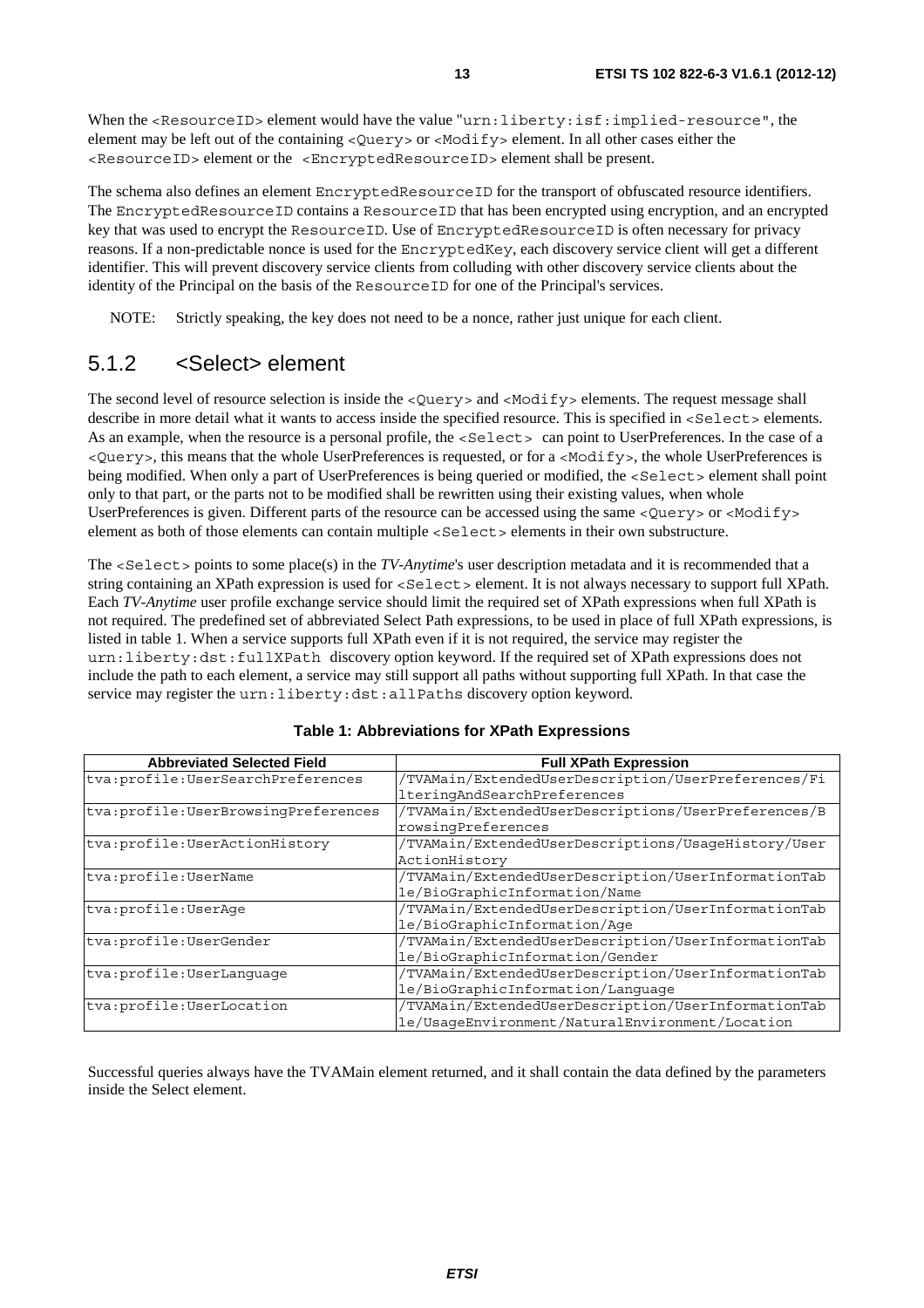The schema for SelectType is as follows:

```
<simpleType name="SelectTypeType"> 
    -<br><restriction base="string"
         <enumeration value="xpath"/> 
         <enumeration value="abbreviated"/> 
     </restriction> 
</simpleType> 
<complexType name="SelectType"> 
     <simpleContent> 
         <extension base="string"> 
             <attribute name="type" type="tvap:SelectTypeType" use="optional" 
             default="abbreviated"/> 
         </extension> 
     </simpleContent> 
</complexType>
```
The semantics is as follows:

| <b>Name</b>    | <b>Definition</b>                                                          |
|----------------|----------------------------------------------------------------------------|
| SelectTypeType | Simple type for the type of query format. The following are the possible   |
|                | values:<br>xpath - the query format is XPath                               |
|                | abbreviated -- the query format is in the Abbreviated format               |
| SelectType     | Complex type defining the "select" element                                 |
| type           | specifies the type of query format; either Xpath or the abbreviated format |

### 5.1.3 Discovery Option Keywords

The following discovery option keywords are used to indicate services options of the *TV-Anytime* user profile services.

| Table 2: Description of Discovery Option Keywords |  |  |  |
|---------------------------------------------------|--|--|--|
|---------------------------------------------------|--|--|--|

| <b>Discovery Option Keywords</b>       | <b>Definition</b>                                                       |
|----------------------------------------|-------------------------------------------------------------------------|
| Urn:liberty:dst:allPaths               | Optional. This indicates that the service provider supports all         |
|                                        | (required) paths without supporting full XPath.                         |
| Urn:liberty:dst:fullXPath              | Optional. This indicates that the service provider supports full XPath. |
| urn:liberty:dst:multipleResources      | Optional. This indicates that the service provider supports accessing   |
|                                        | multiple resources.                                                     |
| urn:liberty:dst:changeHistorySupported | Optional. This indicates that the service provider processes the        |
|                                        | changedSince attribute.                                                 |
| Urn:liberty:dst:noModify               | Optional. This indicates that the service provider does not support     |
|                                        | modifications at all.                                                   |
| urn:liberty:dst:multipleQueryItems     | Optional. This indicates that the service provider supports multiple    |
|                                        | <queryitem> elements inside a <query>.</query></queryitem>              |
| urn:liberty:dst:multipleModification   | Optional. This indicates that the service provider supports multiple    |
|                                        | <modification> element inside a <modify>.</modify></modification>       |

#### 5.1.4 <Status>

A response message contains one or more <Status> elements to indicate whether or not the processing of the request succeeded. A <Status> element has a code attribute, which contains the return status as a string. Table 3 defines the status codes to be used as values for the code attribute.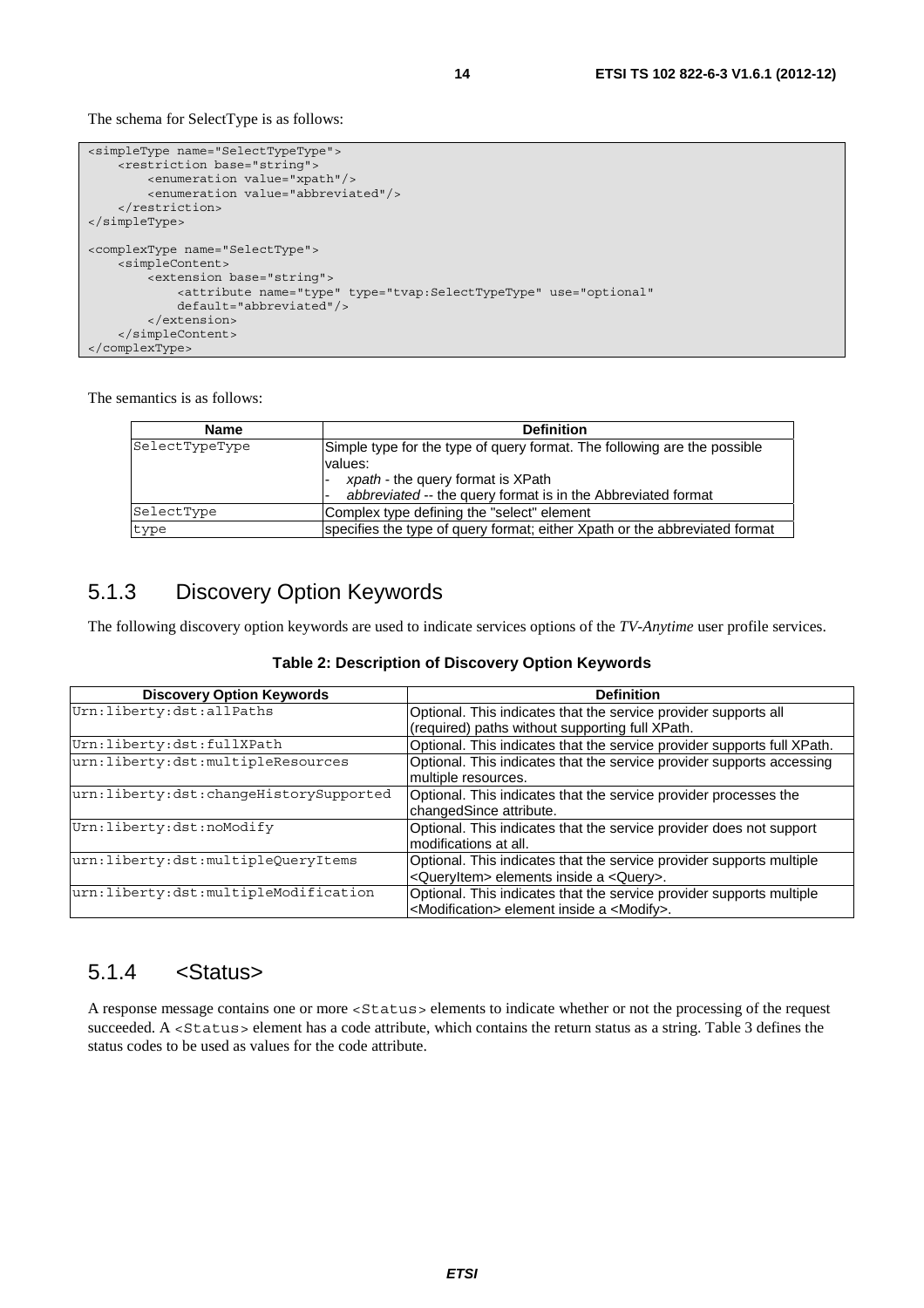| <b>Status</b>            | <b>Definition</b>                                                                                                                                                                                                                                     |
|--------------------------|-------------------------------------------------------------------------------------------------------------------------------------------------------------------------------------------------------------------------------------------------------|
| ActionNotAuthorized      | Indicates that the requested action is not authorized.                                                                                                                                                                                                |
| ActionNotSupported       | Indicates that the requested action is not supported by this service.                                                                                                                                                                                 |
| AllReturned              | Indicates that when an attribute provider may not necessarily be giving only the<br>newest information since the time specified in the changedSince parameter.                                                                                        |
|                          | This is not considered a failure. It is also used to show that all the data currently<br>allowed to be returned (i.e. except for those revoked, etc.).                                                                                                |
| ChangedSinceReturnsAll   | Indicates that when an attribute provider does not support the changedSince<br>parameter and returns all the data addressed by Select regardless of the latest<br>modification times. Some or all data returned might actually be older than the time |
|                          | specified in the changedSince parameter.                                                                                                                                                                                                              |
| DataTooLonq              | Indicates that the size of the requested data exceeds the preset threshold of the<br>service provider. This is only for modifications.                                                                                                                |
| ExistsAlready            | Indicates that the request is trying to modify to a pre-existing value.                                                                                                                                                                               |
| Failed                   | Indicates that the request has failed.                                                                                                                                                                                                                |
| InvalidData              | Indicates that the request contains invalid data.                                                                                                                                                                                                     |
| InvalidResourceID        | Indicates that the Resource ID of the request is invalid.                                                                                                                                                                                             |
| InvalidSelect            | Indicates that the Select element is invalid in the request.                                                                                                                                                                                          |
| MissingNewDataElement    | Indicates that the request specifies no new data to be updated.                                                                                                                                                                                       |
| MissingResourceIDElement | Indicates that the request fails to specify the ResourceID.                                                                                                                                                                                           |
| MissingSelect            | Indicates that the request fails to specify the Select element.                                                                                                                                                                                       |
| NoMoreElements           | Indicates that the returned data ends prematurely for lack of elements.                                                                                                                                                                               |
| NoMultipleAllowed        | Indicates that multiple requests are not allowed.                                                                                                                                                                                                     |
| NoMultipleResources      | Indicates that the use of multiple resources is not allowed.                                                                                                                                                                                          |
| ОK                       | Indicates that the action has been successfully acknowledged.                                                                                                                                                                                         |
| TimeOut                  | Indicates that the request has failed because of timeout.                                                                                                                                                                                             |
| UnexpectedError          | Indicates that an unexpected error has occurred.                                                                                                                                                                                                      |

**Table 3: Description of Values for Status Element** 

The code attribute of the top level within the <Status> element shall contain either the value OK or Failed. The <Status> element may contain <StatusDescription> element supplying more detailed return status information. The values in table 3 are used to indicate more detailed return status. If the request fails for some reason, the requestIDRef attribute of the <StatusDescription> element should contain the value of the itemID attribute of the offending element in the request message.

The following is the syntax for Status and StatusDescription.

```
<complexType name="StatusDescriptionType"> 
     <simpleContent> 
        -<br><extension base="mpeg7:TextualType">
              <attribute name="href" type="mpeg7:termReferenceType" use="optional"/> 
         </extension> 
     </simpleContent> 
</complexType> 
<complexType name="StatusType"> 
     <sequence> 
        .<br><element name="StatusDescription" type="tvap:StatusDescriptionType" minOccurs="0"
         maxOccurs="unbounded"/> 
     </sequence> 
     <attribute name="code" use="required"> 
         <simpleType> 
              <restriction base="string"> 
                  <enumeration value="OK"/> 
                  <enumeration value="Failed"/> 
             \langle/restriction>
         </simpleType> 
     </attribute> 
     <attribute name="requestIDRef" type="tva:TVAIDRefType" use="optional"/> 
</complexType>
```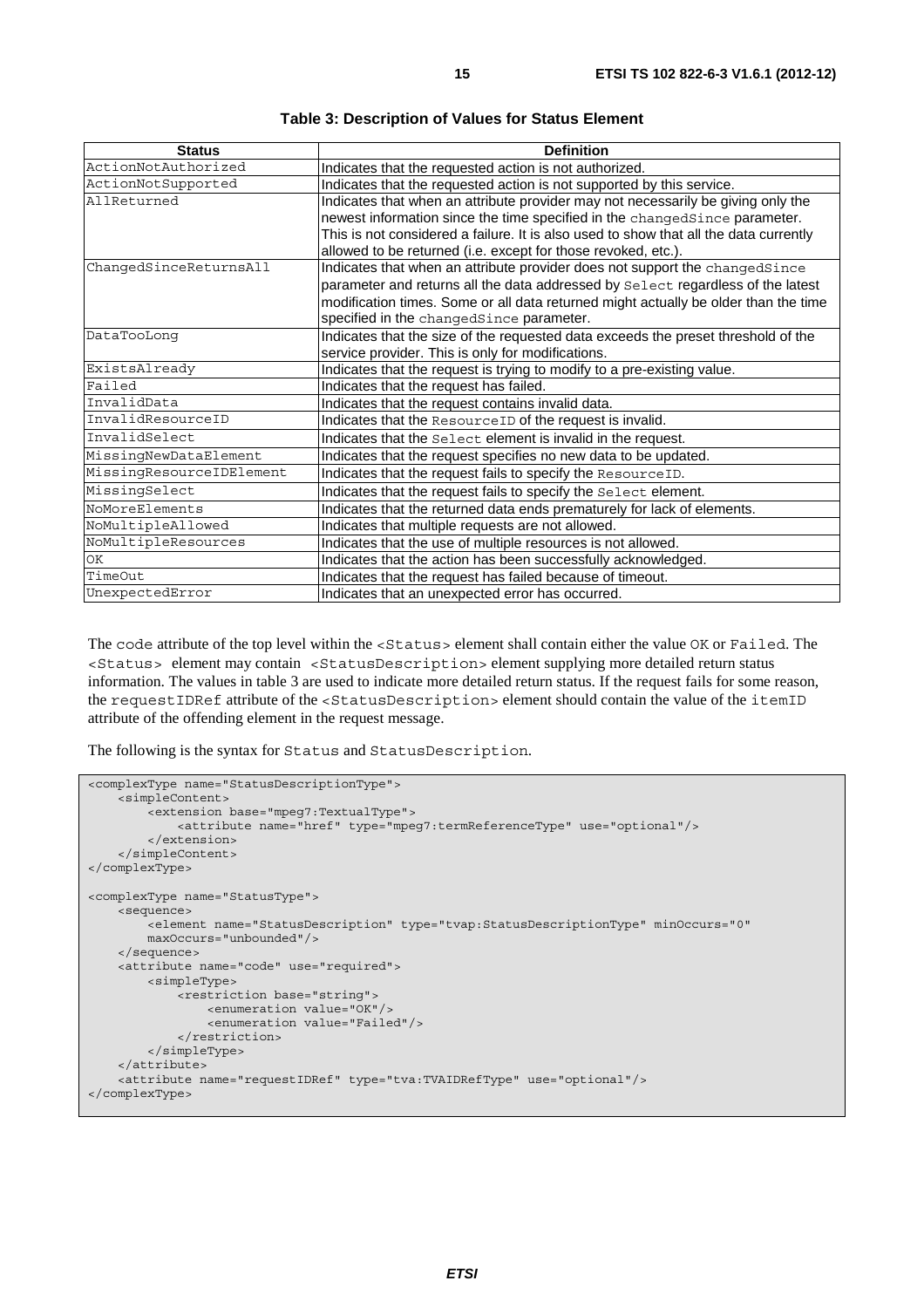| <b>Name</b>           | <b>Definition</b>                                                                                                             |
|-----------------------|-------------------------------------------------------------------------------------------------------------------------------|
| StatusType            | Complex type that specifies the status codes to be used as values<br>for the code attribute of Status.                        |
| code                  | Attribute that indicates the returned status value. It shall contain<br>either the value OK or Failed.                        |
| requestIDRef          | Attribute that contains the value of the itemID attribute of the<br>element in the request message that this status is about. |
| StatusDescriptionType | Complex type that specifies the status codes to be used as values<br>for StatusDescription.                                   |
| href                  | An optional attribute that specifies the URN used to point to the<br>code within the status code classification scheme.       |

The following is the semantics for Status and StatusDescription.

#### 5.1.5 Linking with ids

Different types of id attributes are used to link queries and responses together. Response messages are correlated with requests using messageId and inResponseToMessageId attributes that are present in the SOAP Header [18]. Services shall include messageId and inResponseToMessageId attributes in all request and response messages defined here. Inside messages, itemID and itemIDRef attributes are used for linking information inside response messages to the details of request messages.

NOTE: Response messages do not contain the <ResourceID> or the <EncryptedResourceID> element, so they cannot be used for this. See the definitions and the processing rules of <Query> and <Modify> elements for more detailed information.

#### 5.1.6 The timeStamp Attribute

A response message can also have a time stamp. This time stamp is provided so that the requesting party can later check whether there have been any changes since a response was received, or make modifications, which will only succeed if there have been no other modifications made after the time stamp was received.

### 5.2 Querying Data

Two different kinds of queries are supported, one for retrieving current data, and another for requesting only changed data. These two different kinds of queries can be present together in the same message. The response can contain the data with or without the common technical attributes, depending on the request. Some common attributes are always returned for some elements.

### 5.2.1 <Query>

The schema for the Query operation is as follows.

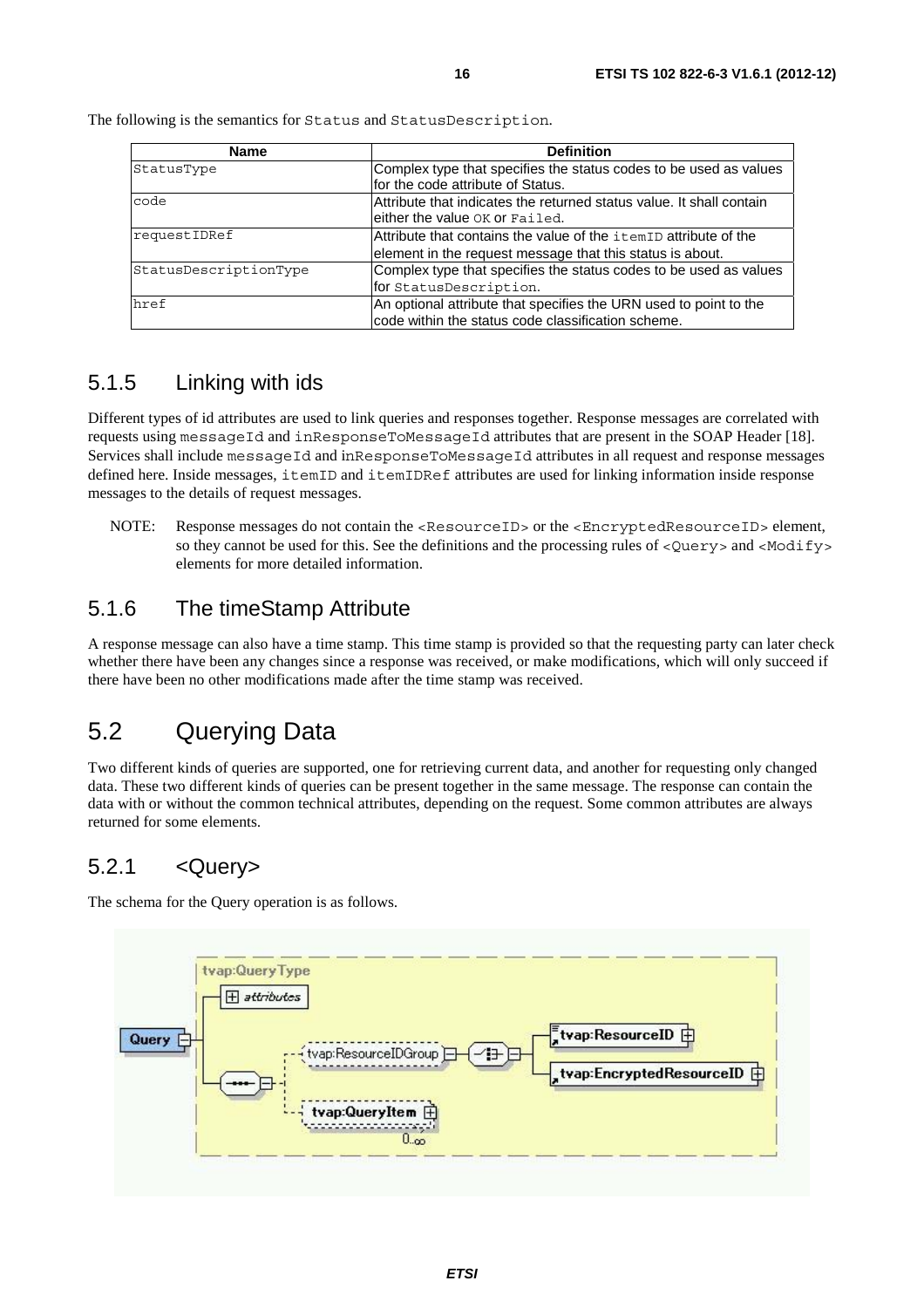```
<complexType name="QueryType"> 
     <sequence> 
         <group name="ResourceIDGroup" type="tvap:ResourceIDGroup" minOccurs="0"/> 
         <element name="QueryItem" minOccurs="0" maxOccurs="unbounded"> 
             <complexType> 
                  <sequence> 
                      <element name="Select" type="tvap:SelectType" minOccurs="0"/> 
                  </sequence> 
                  <attribute name="itemID" type="tva:TVAIDType"/> 
                  <attribute name="changedSince" type="dateTime"/> 
             </complexType> 
         </element> 
     </sequence> 
     <attribute name="queryID" type="tva: TVAIDType"/> 
</complexType> 
<element name="Query" type="tvap:QueryType"/>
```

| Name            | <b>Definition</b>                                                          |
|-----------------|----------------------------------------------------------------------------|
| QueryType       | a type that defines a query for retrieving current data                    |
| ResourceIDGroup | contains a groups of ResourceIDs and/or EncryptedResourceIDs               |
| QueryItem       | specifies what data the requester wants from the resource                  |
| Select          | describes in detail what the request wants to access inside the specified  |
|                 | resource                                                                   |
| litemID         | a unique identifier used to match response items to query items within the |
|                 | response                                                                   |
| changedSince    | used when the requester wants to get only the data which has changed       |
|                 | since the time specified by this attribute                                 |
| queryID         | a unique identifier to match queries with responses                        |

### 5.2.2 <QueryResponse>

The schema for QueryResponse is as follows.

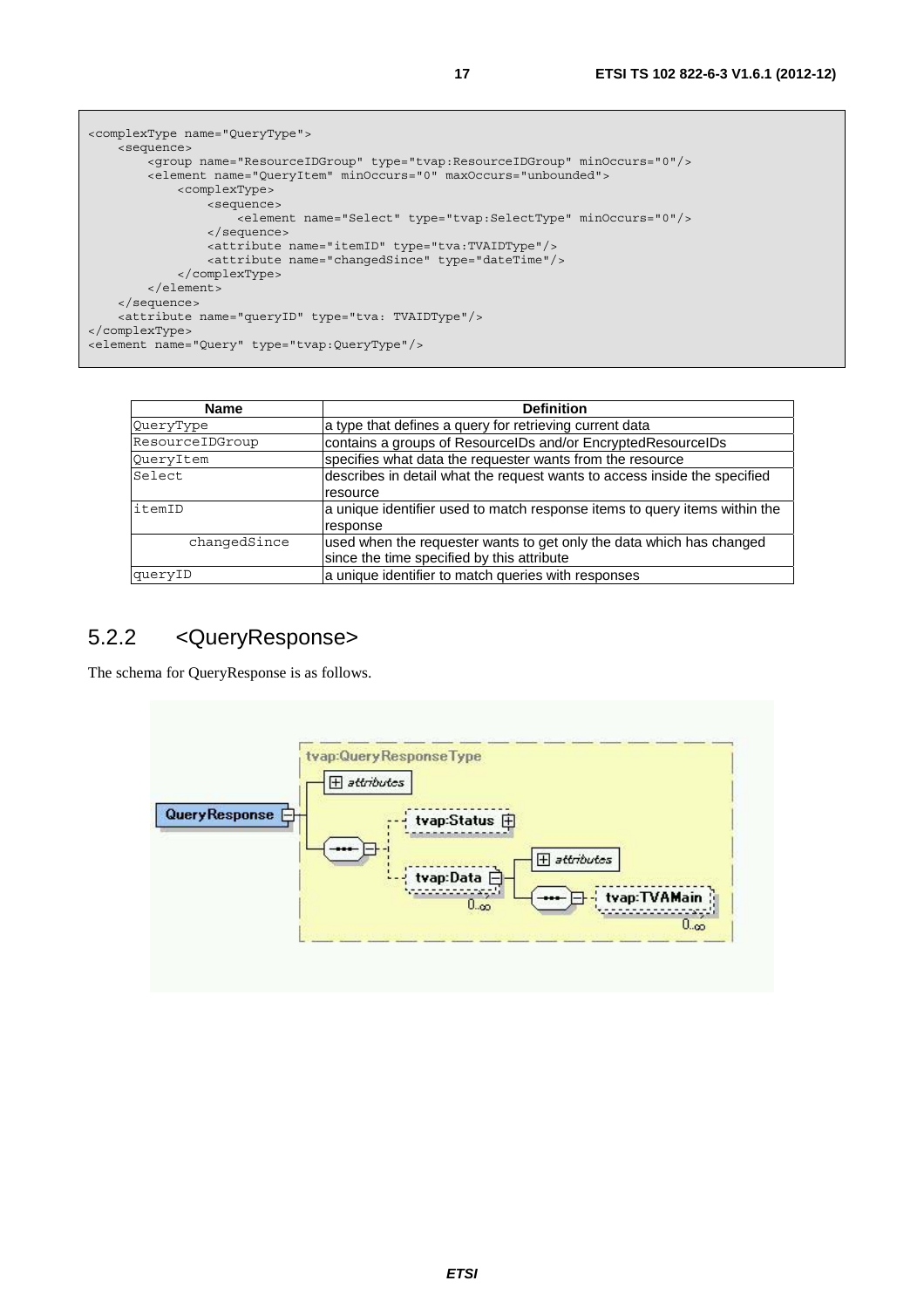```
<complexType name="QueryResponseType"> 
     <sequence> 
         <element name="Status" type="tvap:StatusType" minOccurs="1"/> 
         <element name="Data" minOccurs="0" maxOccurs="unbounded"> 
             <complexType> 
                 <sequence> 
                      <element name="TVAMain" type="tva:TVAMainType" minOccurs="0"/> 
                 </sequence> 
                 <attribute name="itemIDRef" type="tva:TVAIDRefType"/> 
             </complexType> 
         </element> 
     </sequence> 
     <attribute name="queryIDRef" type="tva:TVAIDRefType"/> 
     <attribute name="timeStamp" type="dateTime"/> 
</complexType> 
<element name="QueryResponse" type="tvap:QueryResponseType"/>
```

| Name              | <b>Definition</b>                                                                                                |
|-------------------|------------------------------------------------------------------------------------------------------------------|
| QueryResponseType | a complex type to contain the response to the query                                                              |
| Status            | indicates whether or not the processing of the request succeeded.                                                |
|                   | See clause 5.1.5 for explanations and values                                                                     |
| Data              | contains TV-Anytime profile data requested by one < QueryItem> element                                           |
| itemIDRef         | used to link elements in a response to the corresponding elements in the<br>request                              |
| queryIDRef        | used to link elements in a response to the corresponding elements in the<br>request                              |
| timestamp         | indicates the time, when the request was handled. To be used later, when<br>querying for changes since that time |

The instance document that is returned shall be XML Schema [15] valid with respect to the appropriate metadata schema (TS 102 822-3-3 [5]). Furthermore, each instance document shall contain the appropriate TVAIDType to allow complete dereferencing of all TVAIDRefType nodes within the instance document. When successful, the Data element contains the information specified by the Select element.

### 5.2.3 Processing Rules for Query

A request message can contain multiple <Query> elements.

### 5.3 Modifying Data

The data stored by a data service can be given initial values, existing values can be replaced with new values and the data can also be removed. Usually the principal can make these modifications directly at the data service using the provided user interface, but these modifications may also be made by other service providers. The <Modify> element supports all these operations for service providers which want to modify the data stored in data services.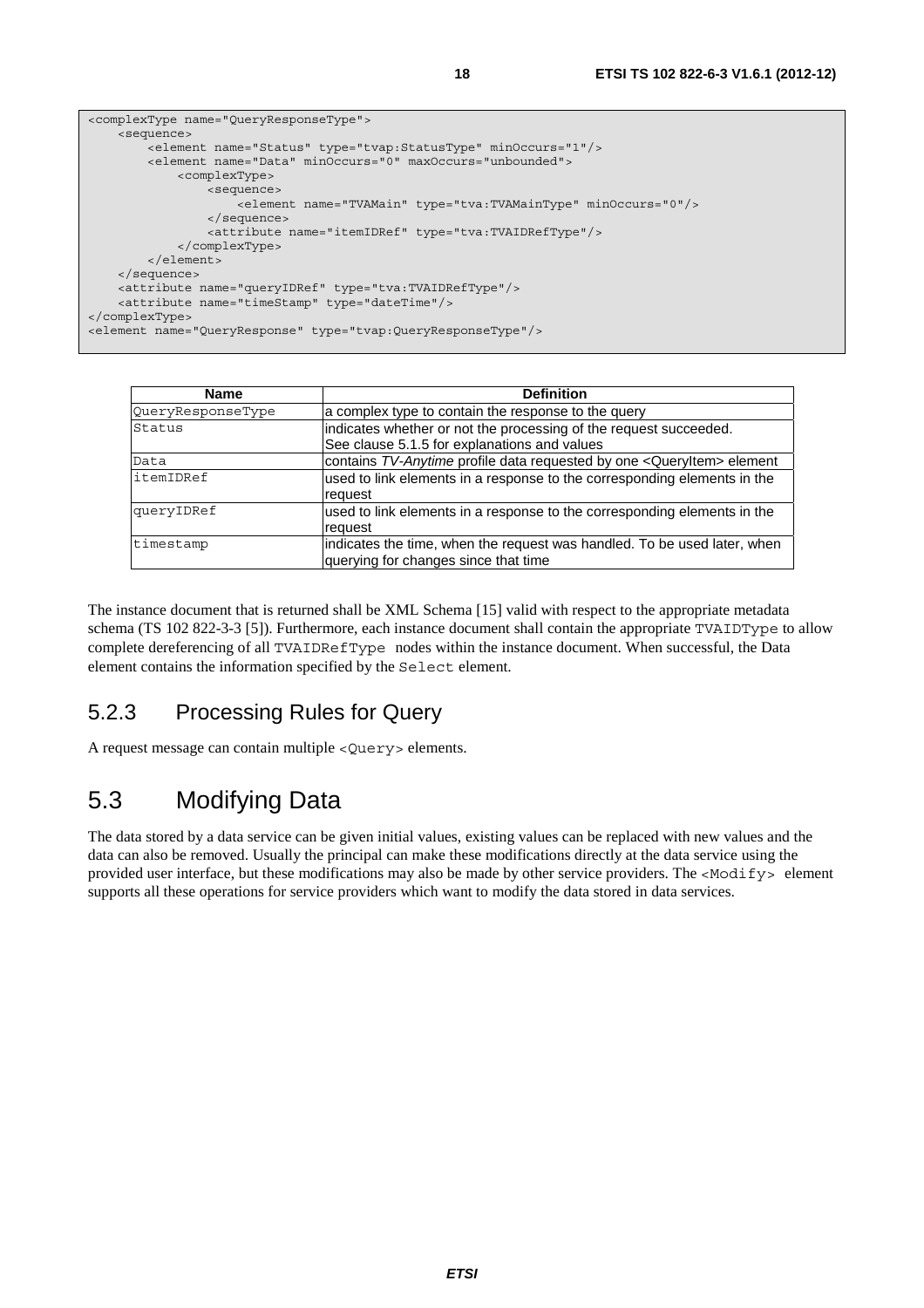#### 5.3.1 <Modify>

The schema for Modify is as follows.



| <b>Name</b>     | <b>Definition</b>                                                                                                                        |
|-----------------|------------------------------------------------------------------------------------------------------------------------------------------|
| ModifyType      | modify the data stored in data services                                                                                                  |
| ResourceIDGroup | contains a group of ResourcelDs and/or EncryptedResourceIDs                                                                              |
| Modification    | specifies which data elements of the specified resource should be<br>modified and how                                                    |
| itemID          | used to separate elements in a request from each other                                                                                   |
| Select          | specifies the data this modification should affect                                                                                       |
| NewData         | specifies what data the requester wants from the resource                                                                                |
| notChangedSince | a modification is not allowed, if the data has changed since the time<br>specified by this attribute. Used to avoid concurrency problems |
| overrideAllowed | used to protect current values, when new data is added                                                                                   |
| modifyID        | used to separate elements in a request from each other                                                                                   |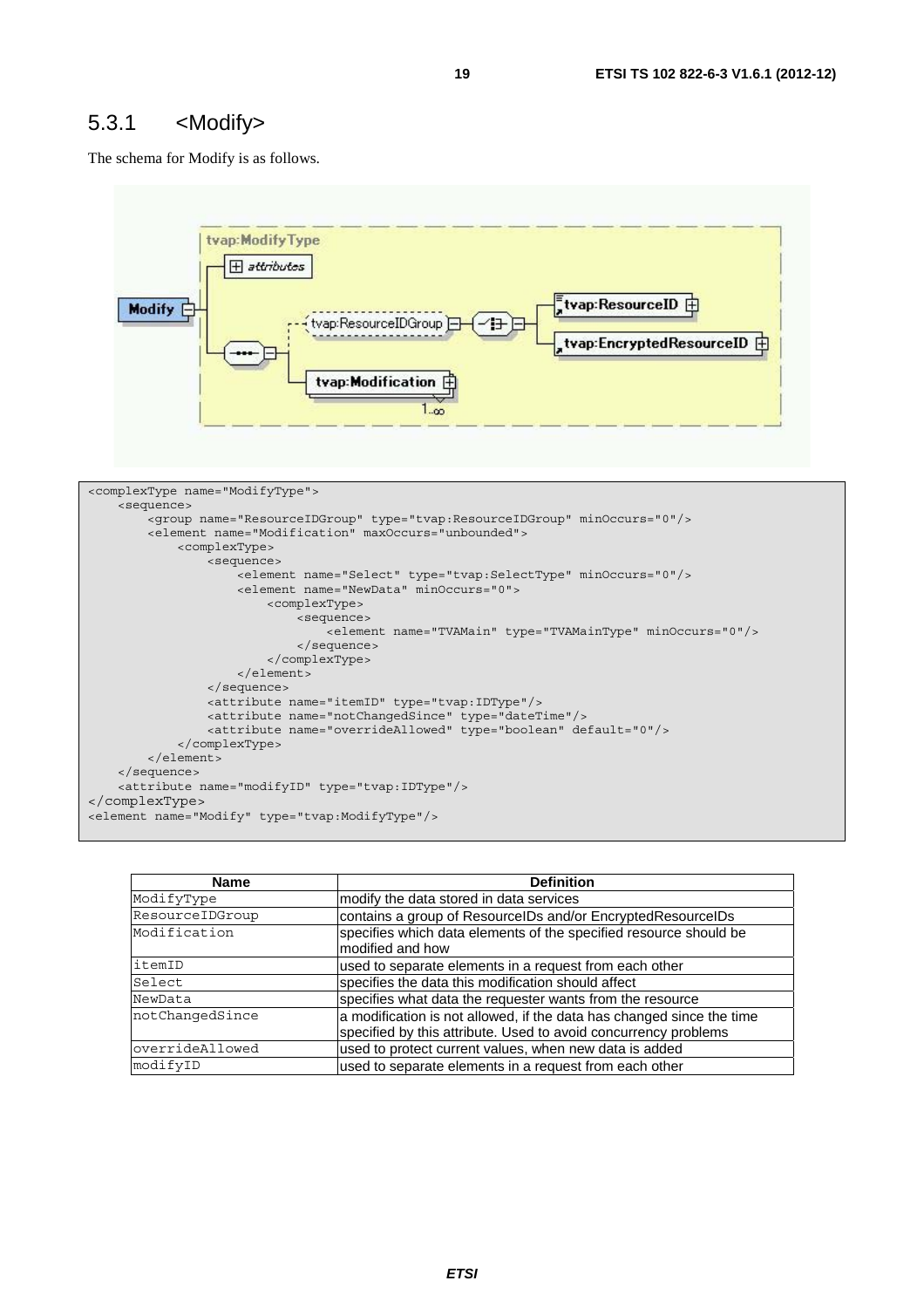The <ModifyResponse> element contains the <Status> element, which describes whether or not the requested modification succeeded. There is also a possible time stamp attribute, which provides a time value that can be used later to check whether there have been any changes since this modification, and an itemIDRef attribute to map the <ModifyResponse> elements to the <Modify> elements in the request.



```
<complexType name="ModifyResponseType"> 
    <sequence> 
         <element name="Status" type="tvap:StatusType"/> 
     </sequence> 
    <attribute name="modifyIDRef" type="tvap:IDReferenceType"/> 
    <attribute name="timeStamp" type="dateTime"/> 
</complexType> 
<element name="ModifyResponse" type="tvap:ModifyResponseType"/>
```

| <b>Name</b>        | <b>Definition</b>                                                                                                         |
|--------------------|---------------------------------------------------------------------------------------------------------------------------|
| ModifyResponseType | a complex type to contain the response to the modify                                                                      |
| Status             | indicates whether or not the processing of the request succeeded.<br>See clause 5.1.5. for the explanation and the values |
| modifyIDRef        | used to link elements in a response to the corresponding elements in the<br>request                                       |
| timestamp          | indicates the time, when the request was handled. To be used later, when<br>querying for changes since that time          |

### 5.3.3 Processing Rules for Modify

A request message can contain multiple <Modify> elements.

# 6 Notes on Privacy and Security

### 6.1 Privacy Considerations

#### 6.1.1 Introduction

Information concerning demography, personal preferences, and viewing history, by its very nature, is fairly sensitive. Even a very simple indication of personal taste allows a watcher to have an idea of the user's personal traits. When detailed status and location information are added to the personal profile, control of such personal information becomes even more of a concern.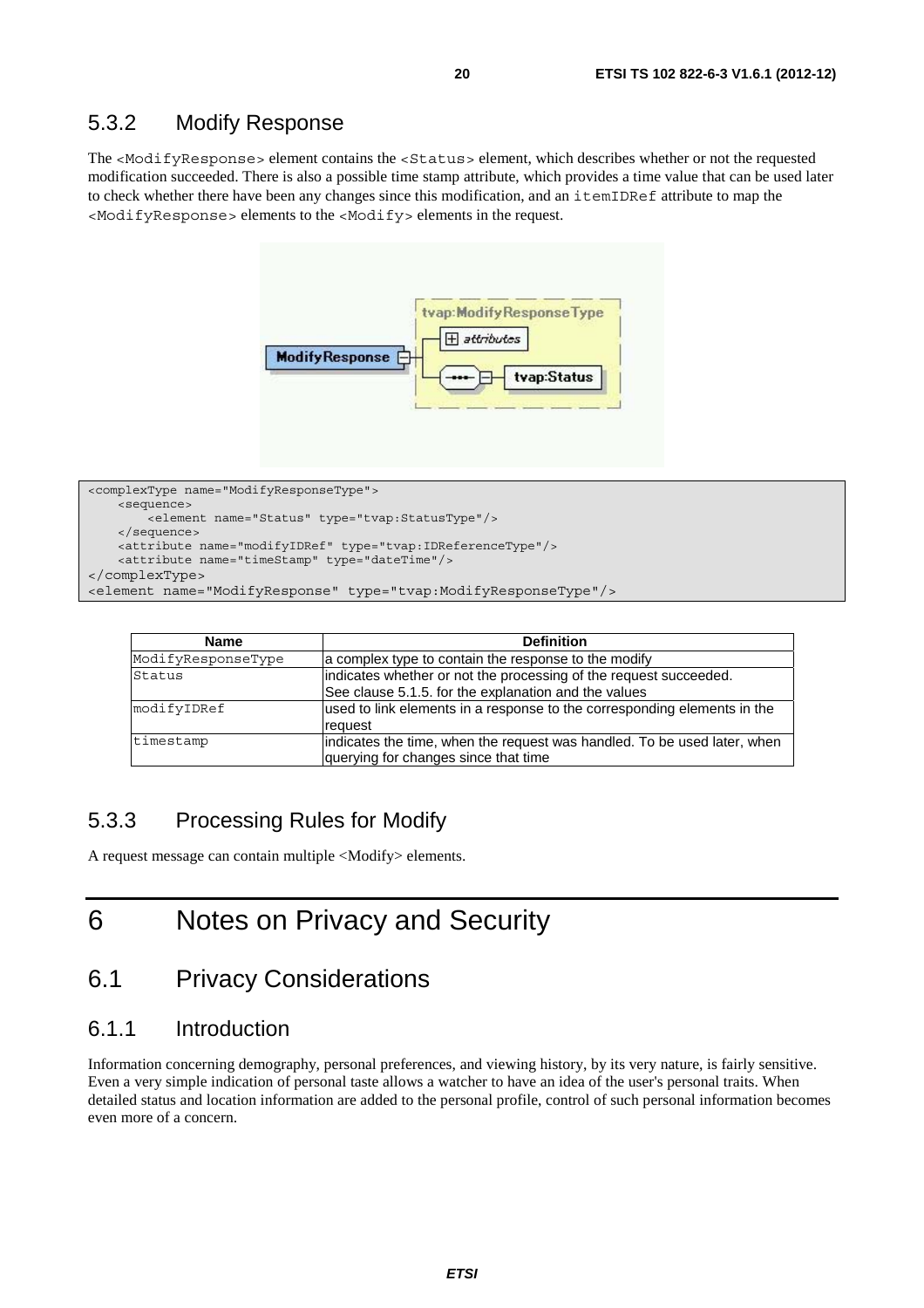### 6.1.2 Authorization of Watchers

At a minimum a user shall be able to specify who is able to request his personal profile for him/her. The consequence of this to the implementer is that incoming profile requests shall be checked to ensure that their requesting Principal has been authorized by the target Principal to receive his/her personal profile information. While the implementation and maintenance of any authorization lists is specific to the individual protocols, the following supplies some mechanisms to indicate the requestor of the presence data and how the data will be used.

#### 6.1.3 Consent

The <Consent> header block allows profile exchange service clients to indicate to the profile exchange service provider that they have obtained consent to receive the presence data for a Principal.

#### 6.1.4 Usage Directives

The <UsageDirective> header block allows a principal to specify limits on how his/her presence data may be used. The semantics for this block have not yet been fully specified, but one possible usage would involve a URL being specified in the UsageDirective block in the presence response, and this URL would reference a policy that describes a set of obligations that the requesting presence service client shall fulfil or be in breach.

#### 6.1.5 Options

As has been discussed, it is important that the user profile service provider be capable of specifying what information contained in user metadata can be exchanged and, in particular, whether the user ID is to be shared. This is handled by defining options in the offered resources that are publicized during the exchange of SOAP messages, as specified in TS 102 822-3-3 [5]. In this sense, an "options" element can be taken as expressing the "options" available for the resource offering, which provides hints to a potential requester whether certain data or operations may be available with a particular resource offering: e.g. an option may be provided stating whether information concerning user ID is available.

### 6.2 Security Mechanisms

The security mechanisms described in TS 102 822-7 [12] and Web Services Security: SOAP Message Security [19] should be supported.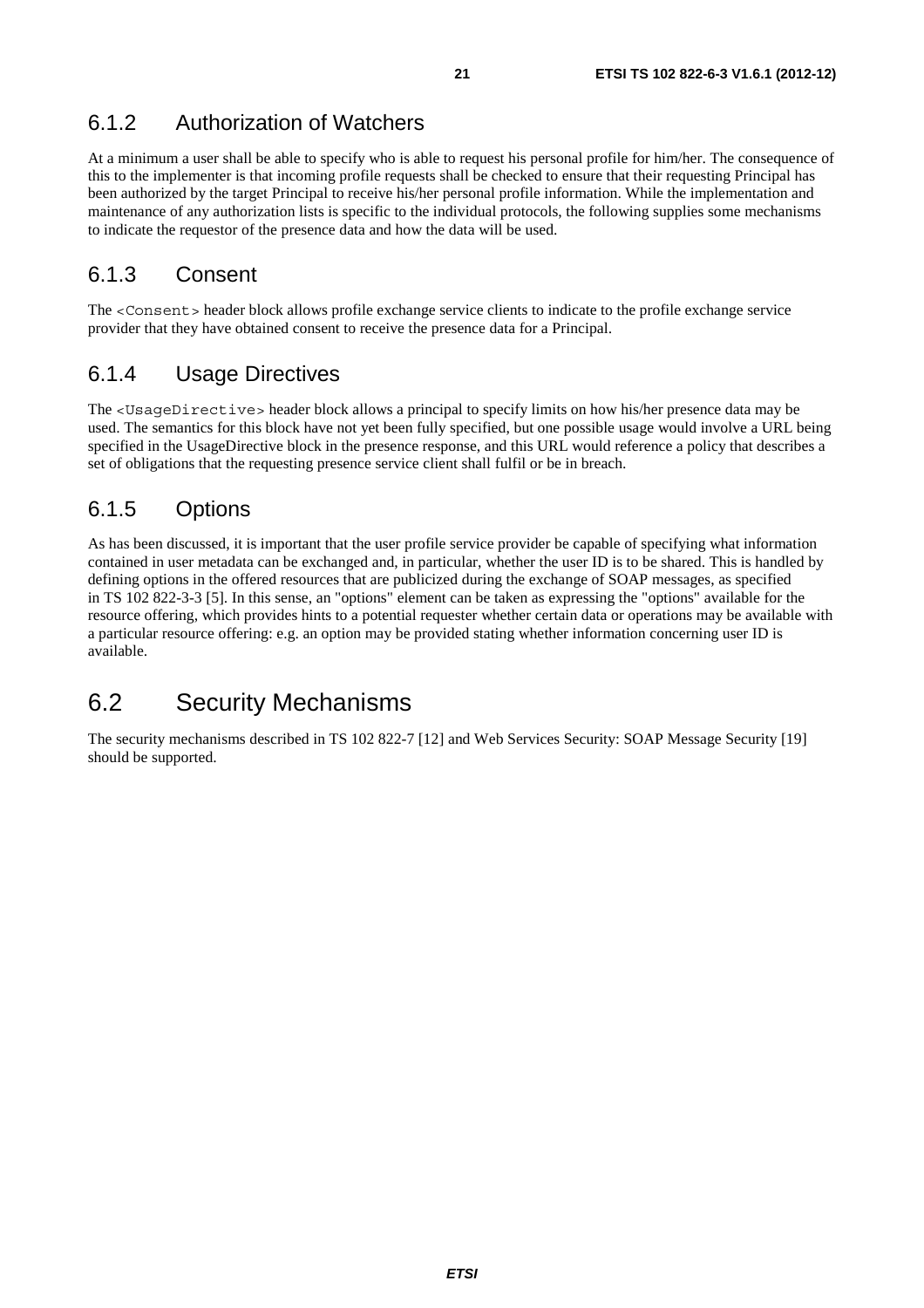# Annex A (normative): Schema and classification scheme

# A.1 Schema

```
<?xml version="1.0" encoding="UTF-8"?> 
<schema targetNamespace="urn:tva:profile:2012" xmlns:xenc="http://www.w3.org/2001/04/xmlenc#" 
xmlns:mpeg7="urn:tva:mpeg7:2008" xmlns:tvap="urn:tva:profile:2012" xmlns:tva="urn:tva:metadata:2012" 
xmlns="http://www.w3.org/2001/XMLSchema" 
         elementFormDefault="qualified" attributeFormDefault="unqualified"> 
     <annotation> 
         <documentation xml:lang="en">This schema consists of datatypes that are normatively 
         defined in TS 102 822-6-3</documentation> 
     </annotation> 
     <import namespace="http://www.w3.org/XML/1998/namespace" schemaLocation="xml.xsd"/> 
     <import namespace="urn:tva:mpeg7:2008" schemaLocation="tva_mpeg7_2008.xsd"/> 
     <import namespace="urn:tva:metadata:2012" schemaLocation="tva_metadata_3-1_v181.xsd"/> 
     <import namespace="http://www.w3.org/2001/04/xmlenc#" schemaLocation="xenc- 
     schema.xsd"/> 
     <annotation> 
         <documentation xml:lang="en">Base Types</documentation> 
     </annotation> 
     <complexType name="ResourceIDType"> 
         <simpleContent> 
             <extension base="anyURI"> 
                  <attribute name="id" type="tva:TVAIDType"/> 
             </extension> 
         </simpleContent> 
     </complexType> 
     <complexType name="EncryptedResourceIDType"> 
         <sequence> 
             <element ref="xenc:EncryptedData"/> 
             <element ref="xenc:EncryptedKey"/> 
         </sequence> 
     </complexType> 
     <group name="ResourceIDGroup"> 
         <choice> 
             <element name="ResourceID" type="tvap:ResourceIDType"/> 
             <element name="EncryptedResourceID" type="tvap:EncryptedResourceIDType"/> 
         </choice> 
     </group> 
     <simpleType name="SelectTypeType"> 
         <restriction base="string"> 
             <enumeration value="xpath"/> 
             <enumeration value="abbreviated"/> 
         </restriction> 
     </simpleType> 
     <complexType name="SelectType"> 
         <simpleContent> 
             <extension base="string"> 
                  <attribute name="type" type="tvap:SelectTypeType" use="optional" 
                  default="abbreviated"/> 
             </extension> 
         </simpleContent> 
     </complexType> 
     <complexType name="StatusDescriptionType"> 
         <complexContent> 
             <extension base="mpeg7:TextualType"> 
                  <attribute name="href" type="mpeg7:termReferenceType" use="optional"/> 
             </extension> 
         </complexContent> 
     </complexType> 
     <complexType name="StatusType"> 
         <sequence> 
             <element name="StatusDescription" type="tvap:StatusDescriptionType" minOccurs="0" 
         maxOccurs="unbounded"/> 
         </sequence> 
         <attribute name="code" use="required"> 
             <simpleType> 
                  <restriction base="string"> 
                     <enumeration value="OK"/>
```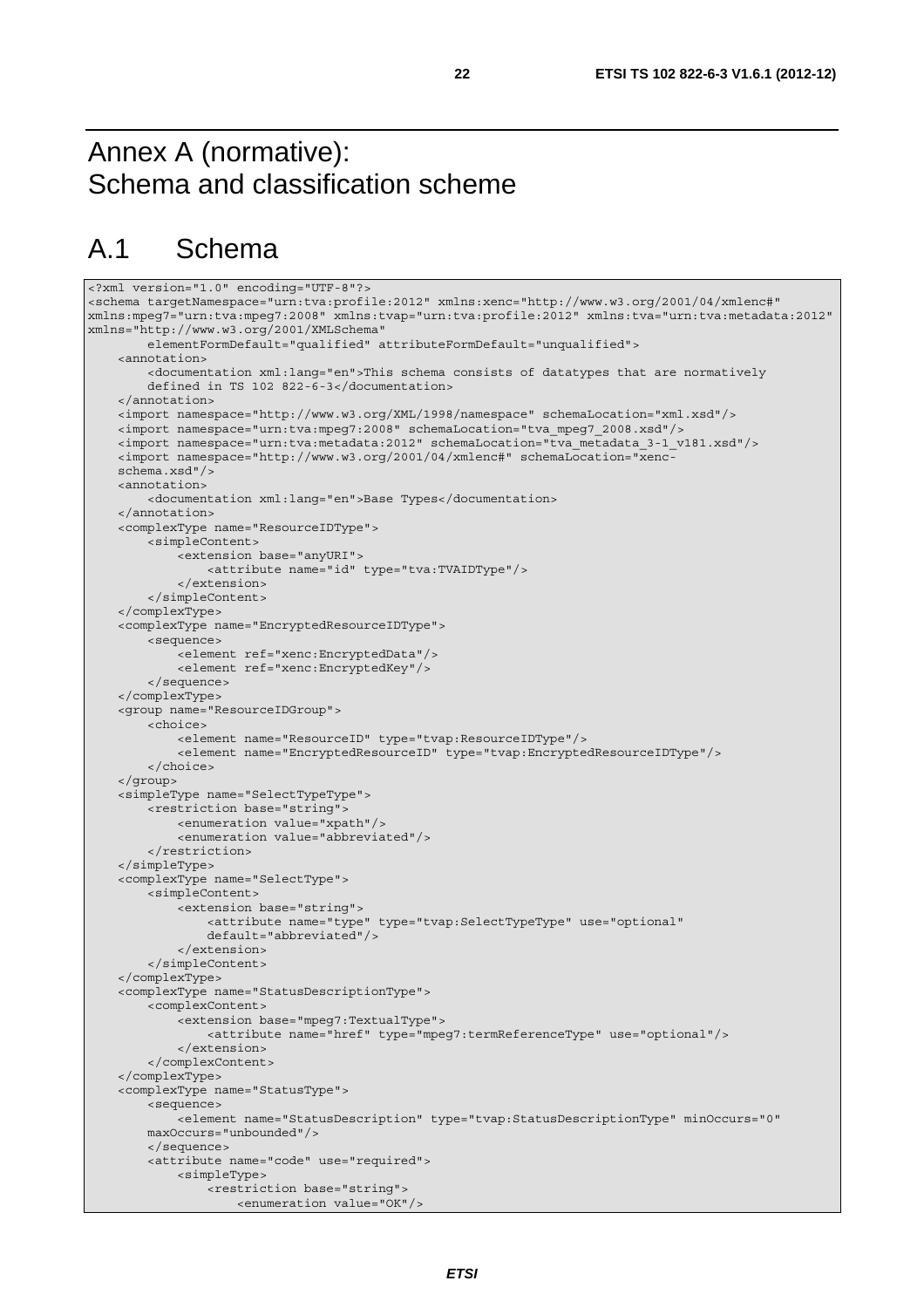```
 <enumeration value="Failed"/> 
              </restriction> 
          </simpleType> 
     </attribute> 
     <attribute name="requestIDRef" type="tva:TVAIDRefType" use="optional"/> 
 </complexType> 
 <annotation> 
     <documentation xml:lang="en">Clause 5.2.1 Query</documentation> 
 </annotation> 
 <complexType name="QueryType"> 
     <sequence> 
         <group ref="tvap:ResourceIDGroup"/> 
         <element name="QueryItem" minOccurs="0" maxOccurs="unbounded"> 
              <complexType> 
                  <sequence> 
                      <element name="Select" type="tvap:SelectType" minOccurs="0"/> 
                  </sequence> 
                  <attribute name="itemID" type="tva:TVAIDType"/> 
                  <attribute name="changedSince" type="dateTime"/> 
              </complexType> 
         </element> 
     </sequence> 
     <attribute name="queryID" type="tva:TVAIDType"/> 
 </complexType> 
 <element name="Query" type="tvap:QueryType"/> 
 <annotation> 
     <documentation xml:lang="en">Clause 5.2.2 Query Response</documentation> 
 </annotation> 
 <complexType name="QueryResponseType"> 
     <sequence> 
        -<br><element name="Status" type="tvap:StatusType" maxOccurs="unbounded"/>
         <element name="Data" minOccurs="0" maxOccurs="unbounded"> 
              <complexType> 
                  <sequence> 
                      <element name="TVAMain" type="tva:TVAMainType" minOccurs="0"/> 
                  </sequence> 
                  <attribute name="itemIDRef" type="tva:TVAIDRefType"/> 
              </complexType> 
         </element> 
     </sequence> 
     <attribute name="queryIDRef" type="tva:TVAIDRefType"/> 
     <attribute name="timeStamp" type="dateTime"/> 
 </complexType> 
 <element name="QueryResponse" type="tvap:QueryResponseType"/> 
 <annotation> 
     <documentation xml:lang="en">Clause 5.3.1 Modify</documentation> 
 </annotation> 
 <complexType name="ModifyType"> 
     <sequence> 
          <group ref="tvap:ResourceIDGroup"/> 
         <element name="Modification" maxOccurs="unbounded"> 
              <complexType> 
                  <sequence> 
                      <element name="Select" type="tvap:SelectType" minOccurs="0"/> 
                      <element name="NewData" minOccurs="0"> 
                           <complexType> 
                               <sequence> 
                                   <element name="TVAMain" type="tva:TVAMainType" minOccurs="0"/> 
                               </sequence> 
                           </complexType> 
                      </element> 
                  </sequence> 
                  <attribute name="itemID" type="tva:TVAIDType"/> 
                  <attribute name="notChangedSince" type="dateTime"/> 
                  <attribute name="overrideAllowed" type="boolean" default="0"/> 
              </complexType> 
         </element> 
     </sequence> 
     <attribute name="modifyID" type="tva:TVAIDType"/> 
 </complexType> 
 <element name="Modify" type="tvap:ModifyType"/> 
 <annotation> 
     <documentation xml:lang="en">Clause 5.3.2 Modify Response</documentation> 
 </annotation> 
 <complexType name="ModifyResponseType"> 
     <sequence> 
         <element name="Status" type="tvap:StatusType" maxOccurs="unbounded"/> 
     </sequence>
```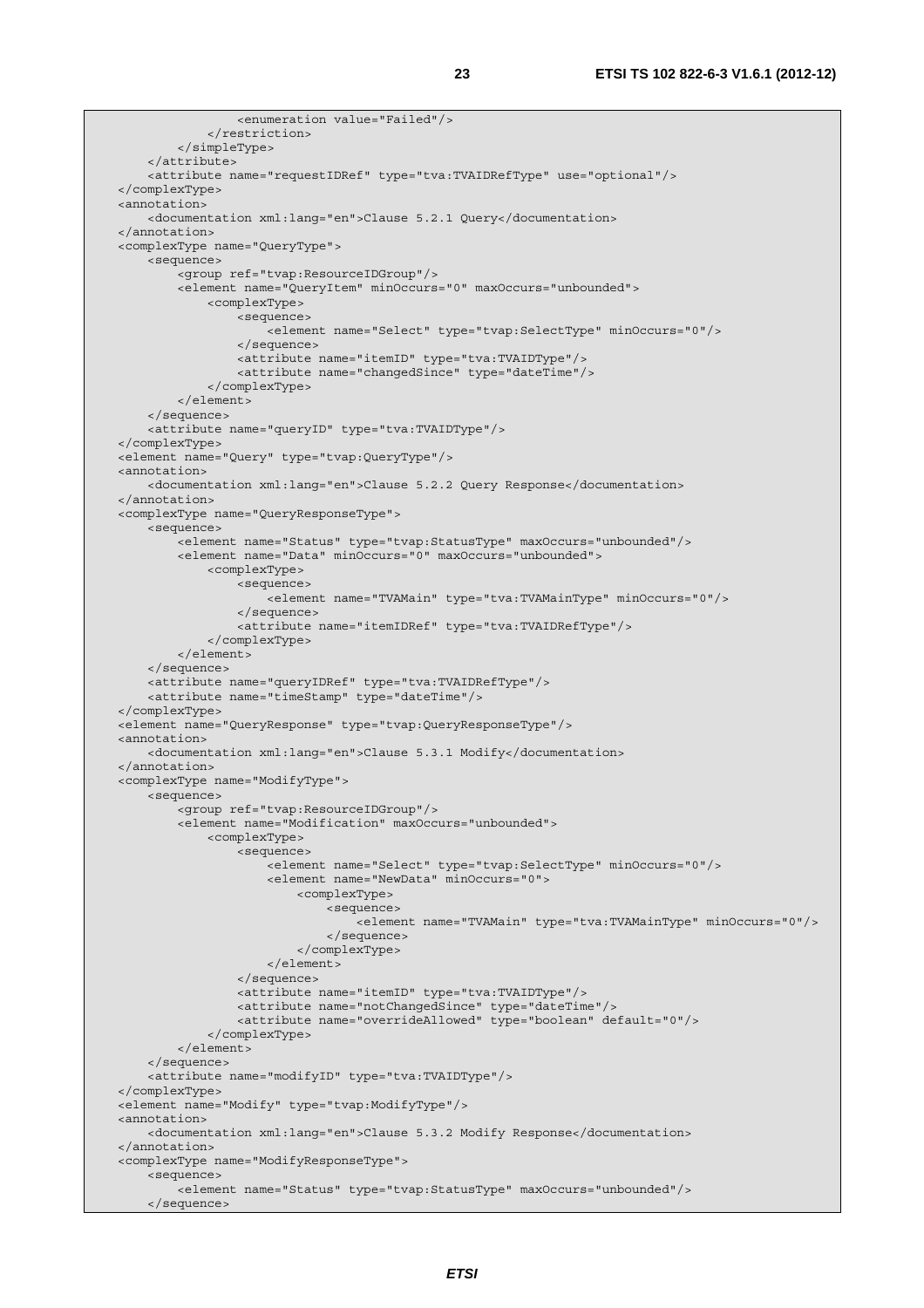```
 <attribute name="modifyIDRef" type="tva:TVAIDRefType"/> 
         <attribute name="timeStamp" type="dateTime"/> 
     </complexType> 
    <element name="ModifyResponse" type="tvap:ModifyResponseType"/> 
</schema>
```
# A.2 Status Classification Scheme

```
<ClassificationScheme uri="urn:tva:profile:cs:StatusCS:2005"> 
     <!-- ##################################################################### --> 
    <!-- Status Code returned to requests
     <!--Definition: --> 
     <!-- ##################################################################### --> 
     <Term termID="1"> 
         <Name xml:lang="en">ActionNotAuthorized</Name> 
         <Definition xml:lang="en"> 
     Indicates that the requested action is not authorized. 
</Definition> 
     </Term> 
     <Term termID="2"> 
         <Name xml:lang="en"> 
ActionNotSupported</Name> 
         <Definition xml:lang="en"> 
     Indicates that the requested action is not supported by this service. 
     </Definition> 
     </Term> 
     <Term termID="3"> 
         <Name xml:lang="en"> 
AllReturned </Name> 
         <Definition xml:lang="en"> definition</Definition> 
     </Term> 
     <Term termID="4"> 
         <Name xml:lang="en"> 
ChangedSinceReturnsAll</Name> 
         <Definition xml:lang="en">Indicates that when an attribute provider does not support this 
parameter and returns all the data addressed by Select regardless of the latest modification times. 
Some or all data returned might actually be older than the time specified in the ChangedSince 
parameter. 
.<br></Definition>
     </Term> 
     <Term termID="5"> 
         <Name xml:lang="en">DataTooLong</Name> 
         <Definition xml:lang="en">Indicates that the size of the requested data exceeds the preset 
threshold of the service provider. This is only for modifications. 
</Definition> 
     </Term> 
     <Term termID="6"> 
         <Name xml:lang="en">ExistsAlready</Name> 
         <Definition xml:lang="en">Indicates that the request is trying to modify to a preexisting 
value. 
</Definition> 
     </Term> 
    \epsilonTerm \text{term} Term\text{ID}=\text{H} <Name xml:lang="en">InvalidData </Name> 
         <Definition xml:lang="en">Indicates that the request contains invalid data 
</Definition> 
     </Term> 
     <Term termID="8"> 
         <Name xml:lang="en">InvalidResourceID</Name> 
         <Definition xml:lang="en">Indicates that the ResourceID of the request is invalid. 
</Definition> 
     </Term> 
     <Term termID="9"> 
         <Name xml:lang="en">InvalidSelect</Name> 
         <Definition xml:lang="en">Indicates that the Select element is invalid in the request. 
</Definition> 
     </Term> 
     <Term termID="10"> 
         <Name xml:lang="en">MissingNewDataElement</Name> 
         <Definition xml:lang="en">Indicates that the request specifies no new data to be updated. 
</Definition> 
     </Term> 
     <Term termID="11">
```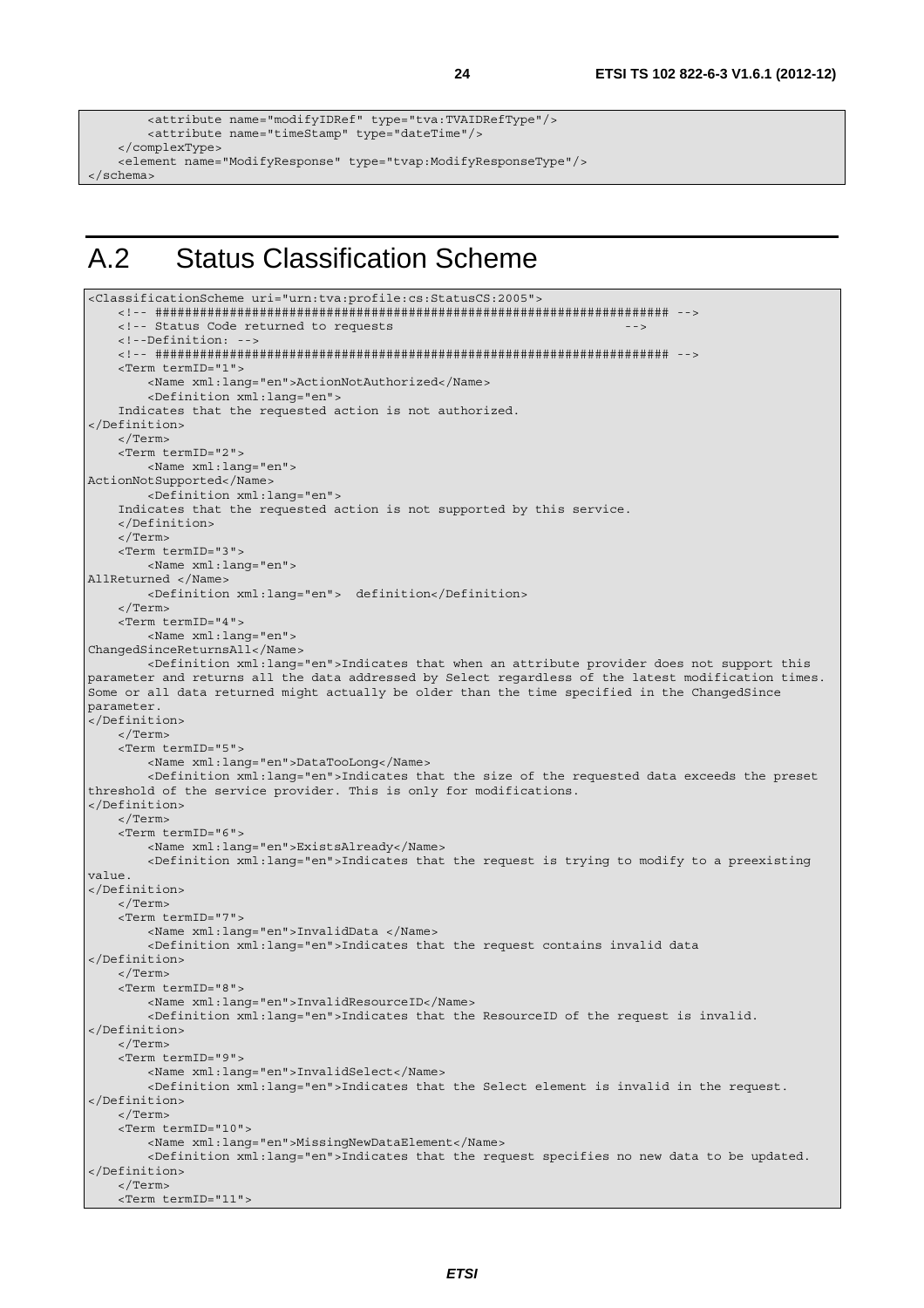| <name xml:lanq="en">MissinqResourceIDElement</name>                                                   |  |  |
|-------------------------------------------------------------------------------------------------------|--|--|
| <definition xml:lang="en">Indicates that the request fails to specify the ResourceID</definition>     |  |  |
|                                                                                                       |  |  |
| $\langle$ Term $\rangle$                                                                              |  |  |
| <term termid="12"></term>                                                                             |  |  |
| <name xml:lang="en">MissingSelect</name>                                                              |  |  |
| <definition xml:lang="en">Indicates that the request fails to specify the Select element</definition> |  |  |
|                                                                                                       |  |  |
| $\langle$ Term>                                                                                       |  |  |
| <term termid="13"></term>                                                                             |  |  |
| <name xml:lang="en">NoMoreElements</name>                                                             |  |  |
| <definition xml:lanq="en">Indicates that the returned data ends prematurely for lack of</definition>  |  |  |
| elements.                                                                                             |  |  |
|                                                                                                       |  |  |
| $\langle$ /Term>                                                                                      |  |  |
| <term termid="14"></term>                                                                             |  |  |
| <name xml:lang="en">NoMultipleAllowed</name>                                                          |  |  |
| <definition xml:lang="en">Indicates that multiple requests are not allowed</definition>               |  |  |
|                                                                                                       |  |  |
| $\langle$ Term $\rangle$                                                                              |  |  |
| <term termid="15"></term>                                                                             |  |  |
| <name xml:lang="en">NoMultipleResources</name>                                                        |  |  |
| <definition xml:lang="en">Indicates that the use of multiple resources is not allowed</definition>    |  |  |
|                                                                                                       |  |  |
| $\langle$ Term $\rangle$                                                                              |  |  |
| <term termid="16"></term>                                                                             |  |  |
| <name lang="en" xml:="">TimeOut</name>                                                                |  |  |
| <definition xml:lang="en">Indicates that the request has failed because of timeout.</definition>      |  |  |
|                                                                                                       |  |  |
| $\langle$ Term>                                                                                       |  |  |
| <term termid="17"></term>                                                                             |  |  |
| <name xml:lang="en">UnexpectedError</name>                                                            |  |  |
| <definition xml:lanq="en">Indicates that an unexpected error has occurred</definition>                |  |  |
| $\langle$ Term>                                                                                       |  |  |
|                                                                                                       |  |  |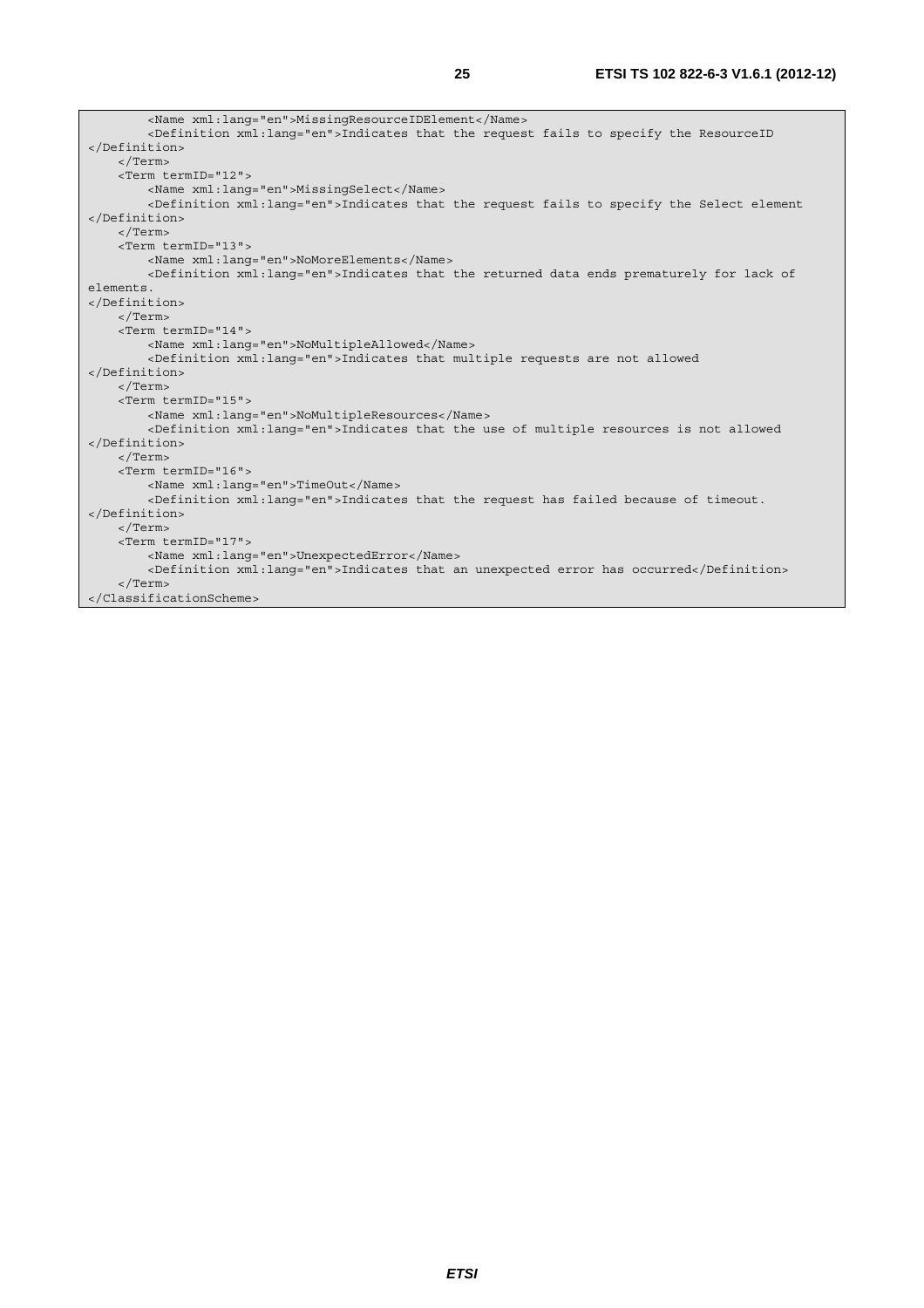# Annex B (informative): Sample instances

# B.1 Sample SOAP Header

```
<soapenv:Header> 
     <sb:Correlation id="NTTAEB9DE0EB0B1A89B00797A14C6EE85F6" messageID="uuid:debbffd3-4ea8-973e-
5463-e5ecc2d95dde" timestamp="2004-03-10T05:59:01Z" 
soapenv:actor="http://schemas.xmlsoap.org/soap/actor/next" soapenv:mustUnderstand="1" 
xmlns:sb="urn:liberty:sb:2003-08"/> 
     <sb:Provider providerID="https://UKCP.com:8443/" soapenv:mustUnderstand="0" 
xmlns:sb="urn:liberty:sb:2003-08"/> 
     <wsse:Security soapenv:actor="http://schemas.xmlsoap.org/soap/actor/next" 
soapenv:mustUnderstand="1" xmlns:wsse="http://schemas.xmlsoap.org/ws/2003/06/secext"> 
         <wsse:BinarySecurityToken EncodingType="wsse:Base64Binary" ValueType="wsse:X509v3" 
wsu:Id="X509Token" xmlns:wsu="http://schemas.xmlsoap.org/ws/2003/06/utility"> 
MIICBDCCAW2gAwIBAgIBUTANBgkqhkiG9w0BAQQFADA1MQswCQYDVQQGEwJVUzEUMBIGA1UEChMLTGliZXJ0eSBJT1AxEDAOBgNV
BAMTB1Rlc3QgQ0EwHhcNMDMxMjA1MTQ0MjI1WhcNMDQxMjA0MTQ0MjI1WjBMMQswCQYDVQQGEwJVUzEYMBYGA1UEChMPTGliZXJ0
eSBJT1AgamtzMSMwIQYDVQQDExpudHQtYS1zaWduLmxpYmVydHktaW9wLm9yZzCBnzANBgkqhkiG9w0BAQEFAAOBjQAwgYkCgYEA
q9Sl+JvcHKNjjtE/v70TKMMXo+Ft05RBy/XUruHZsuH0b206MYG+CCBoPyJ6Jv+6+ZsCgIEjfJ6lqRZRZmPdGv92zcBHHO1/k1/G
G7FPNFH+mrUm/66nRDysv6JFMzW7+Ct7132IUUiTEvj45CXHEcyy8JUffd1J1+FOrVweAEUCAwEAAaMNMAswCQYDVR0TBAIwADAN
BgkqhkiG9w0BAQQFAAOBgQBwqsW22HMTLTcxn3jiifP+yBjKRaYpikrRzffeJ8XtLUrHCkm7ZOX/OeqidHAARB4lTxmITCB3LbHm
ViAk4G66K4Yb9Y0FFVJCFyaYHnY6W6oLDkTv5IMqDL//vV6QF9boO2gvTpap4WL5+6meNmCyWKoeO4CuwX3qys5yrA8opg==</ws
se:BinarySecurityToken> 
         <ds:Signature xmlns:ds="http://www.w3.org/2000/09/xmldsig#"> 
             <ds:SignedInfo> 
                 <ds:CanonicalizationMethod Algorithm="http://www.w3.org/TR/2001/REC-xml-c14n- 
                 20010315"/> 
                 <ds:SignatureMethod Algorithm="http://www.w3.org/2000/09/xmldsig#rsa-sha1"/> 
                 <ds:Reference URI="#NTTAEB9DE0EB0B1A89B00797A14C6EE85F6"> 
                      <ds:DigestMethod Algorithm="http://www.w3.org/2000/09/xmldsig#sha1"/> 
                      <ds:DigestValue>/vqZkvIo2MkbAntQ3j0+I0QsZ4k=</ds:DigestValue> 
                 </ds:Reference> 
                 <ds:Reference URI="#NTT43EBDA48A7965082DA284C13DE33EFDE"> 
                     <ds:Transforms> 
                          <ds:Transform Algorithm="http://www.w3.org/2001/10/xml-exc-c14n#"/> 
                      </ds:Transforms> 
                      <ds:DigestMethod Algorithm="http://www.w3.org/2000/09/xmldsig#sha1"/> 
                      <ds:DigestValue>js4Cmrbteuy9Epti94O9+xFj7yk=</ds:DigestValue> 
                 </ds:Reference> 
             </ds:SignedInfo> 
             <ds:SignatureValue> 
Rh9MenehPh/9zIB/8wNg4tCKaLIs5ayiRbfKrepXpD9qbsIOVjZ0/2R1ChiX/WaDANtVtdfj/sD3utjTLLRNiXKF45RWKQtzZT3e
RG2elAfm7a9ZnWgFBm0Q+/kSPmPHzo3aCx9K8yVUPmdg/S8BWjh5VLvz9U99JDJKF4FEx3o= 
</ds:SignatureValue> 
             <ds:KeyInfo> 
                 <wsse:SecurityTokenReference Usage="sec:MessageAuthentication" 
                 xmlns:sec="urn:liberty:sec:2003- 
                 08"> 
                     <wsse:Reference URI="#X509Token"/> 
                 </wsse:SecurityTokenReference> 
             </ds:KeyInfo> 
         </ds:Signature> 
     </wsse:Security> 
</soapenv:Header>
```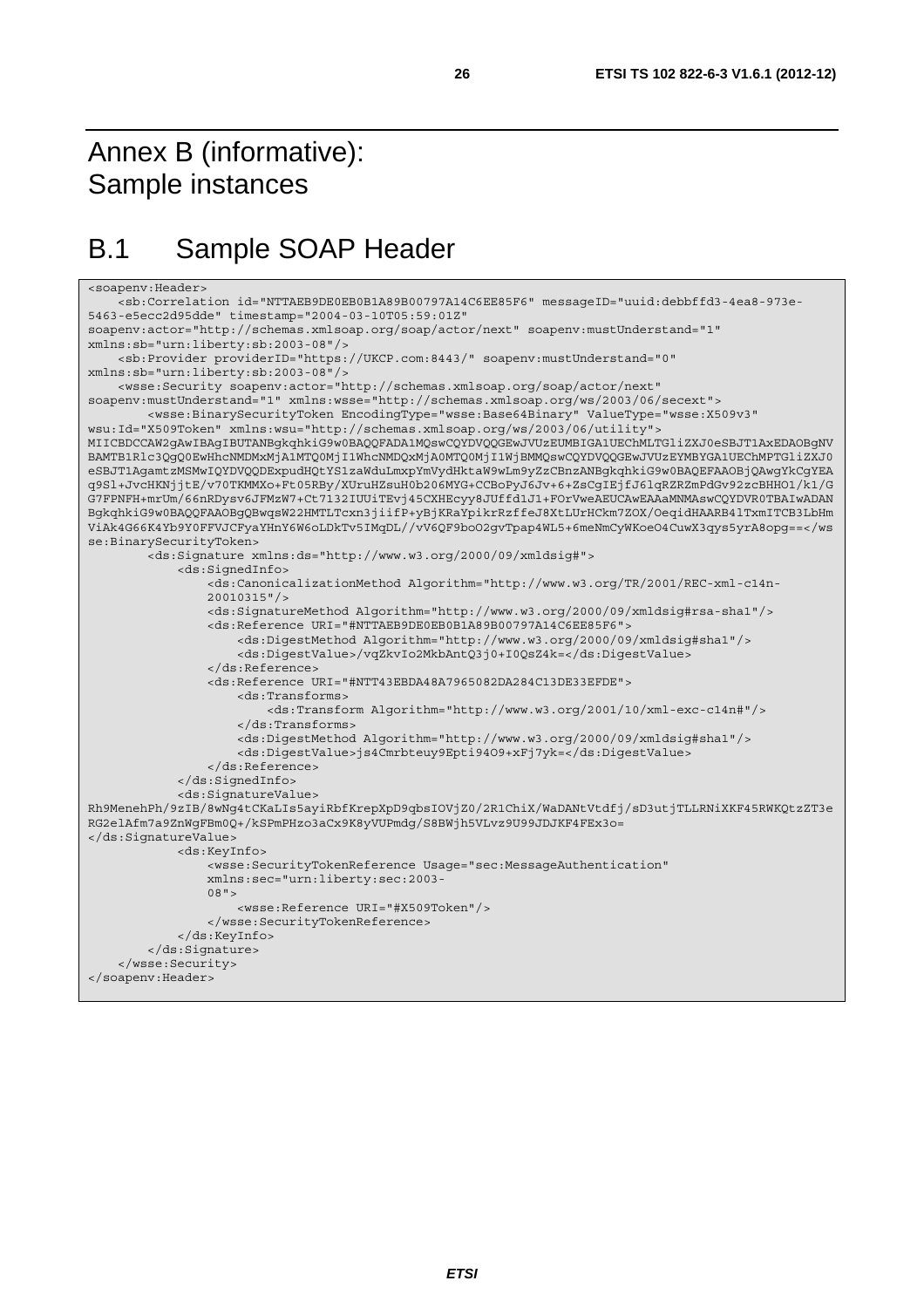# B.2 Example of Query

```
<Query queryID="QR001"> 
     <ResourceID>http://profile-provider.com/d8ddw6dd7m28v628</ResourceID> 
     <QueryItem itemID="preference" changedSince="2001-12-17T09:30:47-05:00"> 
         <Select type="abbreviated">tva:profile:UserSearchPreferences</Select> 
     </QueryItem> 
     <QueryItem itemID="where"> 
         <Select type="abbreviated">tva:profile:UserLocation</Select> 
     </QueryItem> 
</Query>
```
# B.3 Example of QueryResponse

```
<QueryResponse xmlns="urn:tva:profile:2012" xmlns:mpeg7="urn:tva:mpeg7:2008" 
xmlns:tva="urn:tva:metadata:2012" queryIDRef="QR001" timeStamp="2001-12-17T09:30:47-05:00"> 
     <Status code="OK" requestIDRef="preference"/> 
     <Data itemIDRef="preference"> 
         <TVAMain xml:lang="en" publisher="TV-Anytime.org" publicationTime="2006-12- 
         17T09:30:47-05:00" rightsOwner="TV-Anytime.org"> 
                      <tva:UserDescription> 
                  <tva:UserPreferences> 
                      <tva:UserPreference> 
                          <mpeg7:FilteringAndSearchPreferences preferenceValue="90" 
                          xmlns:mpeg7="urn:mpeg:mpeg7:schema:2001"> 
                               <mpeg7:ClassificationPreferences> 
                                   <mpeg7:Genre href="urn:mpeg:GenreCS"> 
                                       <mpeg7:Name>Soccer</mpeg7:Name> 
                                   </mpeg7:Genre> 
                               </mpeg7:ClassificationPreferences> 
                               <mpeg7:CreationPreferences> 
                                   <mpeg7:Creator preferenceValue="70"> 
                                       <mpeg7:Role href="urn:tva:metadata:cs:TVARoleCS:2002:V43"> 
                                            <mpeg7:Name>Participant</mpeg7:Name> 
                                       </mpeg7:Role> 
                                       <mpeg7:Agent xsi:type="mpeg7:OrganizationType"> 
                                            <mpeg7:Name> 
                                                <mpeg7:GivenName>Manchester United</mpeg7:GivenName> 
                                            </mpeg7:Name> 
                                       </mpeg7:Agent> 
                                   </mpeg7:Creator> 
                               </mpeg7:CreationPreferences> 
                          </mpeg7:FilteringAndSearchPreferences> 
                      </tva:UserPreference> 
                  </tva:UserPreferences> 
              </tva:UserDescription> 
         </TVAMain> 
     </Data> 
</QueryResponse>
```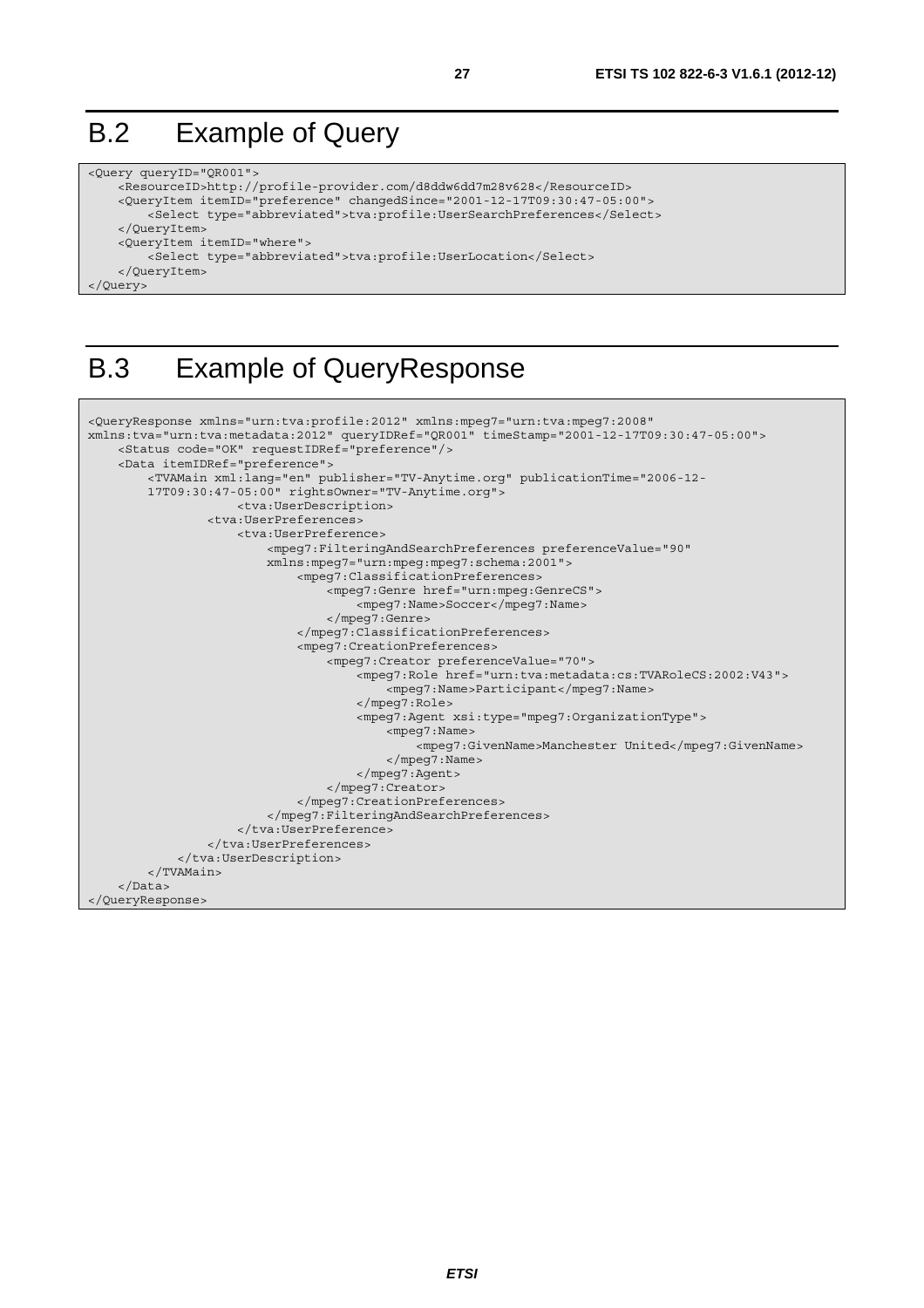# B.4 Example of Modify

```
<Modify xmlns="urn:tva:profile:2012" xmlns:mpeg7="urn:tva_mpeg7:2008" 
xmlns:tva="urn:tva:metadata:2012" modifyID="MR001"> 
     <ResourceID>http://profile-provider.com/d8ddw6dd7m28v628</ResourceID> 
     <Modification itemID="M001"> 
         <Select type="abbreviated">Genre</Select> 
         <NewData> 
             <TVAMain xml:lang="en" publicationTime="2006-12-17T09:30:47-05:00"> 
                  <tva:UserDescription> 
                      <tva:UserPreferences> 
                           <mpeg7:FilteringAndSearchPreferences> 
                               <mpeg7:ClassificationPreferences> 
                                   <mpeg7:Genre href="urn:tva:metadata:cs:ContentCS:2005:3.1.1.9" 
                                   preferenceValue="10"> 
                                        <mpeg7:Name xml:lang="en">Sports</mpeg7:Name> 
                                   </mpeg7:Genre> 
                               </mpeg7:ClassificationPreferences> 
                          </mpeg7:FilteringAndSearchPreferences> 
                      </tva:UserPreferences> 
                  </tva:UserDescription> 
              </TVAMain> 
         </NewData> 
     </Modification> 
</Modify>
```
# B.5 Example of ModifyResponse

```
<ModifyResponse xmlns="urn:tva:profile:2012" modifyIDRef="MR001"> 
     <Status code="Failed" requestIDRef="M001"> 
         <StatusDescription xml:lang="en" 
         href="urn:tva:profile:cs:StatusCS:2005:7">InvalidData</StatusDescription> 
     </Status> 
</ModifyResponse>
```
# B.6 Sample of WDSL

```
<wsdl:definitions xmlns:typens="urn:tva:metadata:user:wsdl:2004-07" 
xmlns:xsd="http://www.w3.org/2001/XMLSchema" xmlns:soap="http://schemas.xmlsoap.org/wsdl/soap/" 
xmlns:pp="urn:tva:metadata:user:2004-07" xmlns:wsdl="http://schemas.xmlsoap.org/wsdl/" 
xmlns="http://schemas.xmlsoap.org/wsdl/" targetNamespace="urn:tva:metadata:user:wsdl:2004-07" 
name="pp"> 
     <types> 
         <xsd:schema> 
              <xsd:import namespace="urn:tva:metadata:user:2004-07" 
              schemaLocation="tva_metadata_v181.xsd"/> 
             <xsd:annotation> 
                  <xsd:documentation>(An attempt at) TV Anytime User Profile Services 
             WSDL</xsd:documentation> 
              </xsd:annotation> 
         </xsd:schema> 
     </types> 
     <message name="Query"> 
         <part name="body" element="pp:Query"/> 
     </message> 
     <message name="QueryResponse"> 
         <part name="body" element="pp:QueryResponse"/> 
     </message> 
     <message name="Modify"> 
         <part name="body" element="pp:Modify"/> 
     </message> 
     <message name="ModifyResponse"> 
         <part name="body" element="pp:ModifyResponse"/> 
     </message> 
     <portType name="DataServicePort"> 
         <operation name="QueryOperation">
```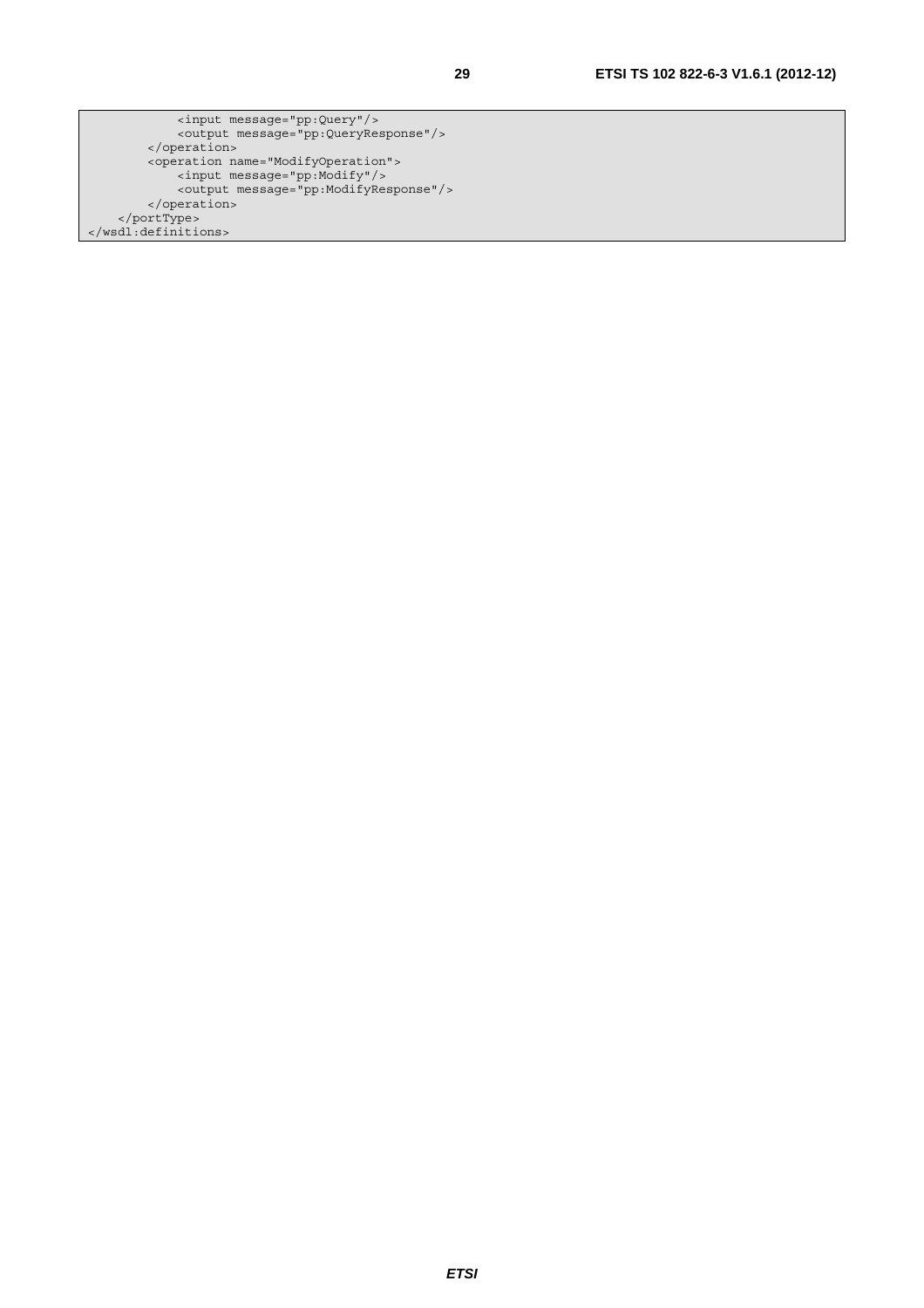The *TV-Anytime* profile exchange schema listed in the present document has been aggregated into a series of xsd file, forming the reference documentation, contained in archive ts\_1028220603v010601p0.zip, which accompanies the present document.

- tva\_profile\_exchange\_6-3\_v161.xsd;
- xenc-schema.xsd;
- xmldsig-core-schema.xsd.

The profile exchange metadata scheme imports other files that need to be present in order to be valid:

- xml.xsd;
- tva\_mpeg7\_2008.xsd;
- tva\_metadata\_3-1\_v181.xsd.

These files are available in archive ts\_1028220301v010801p0.zip accompanying TS 102 822-3-1 [3].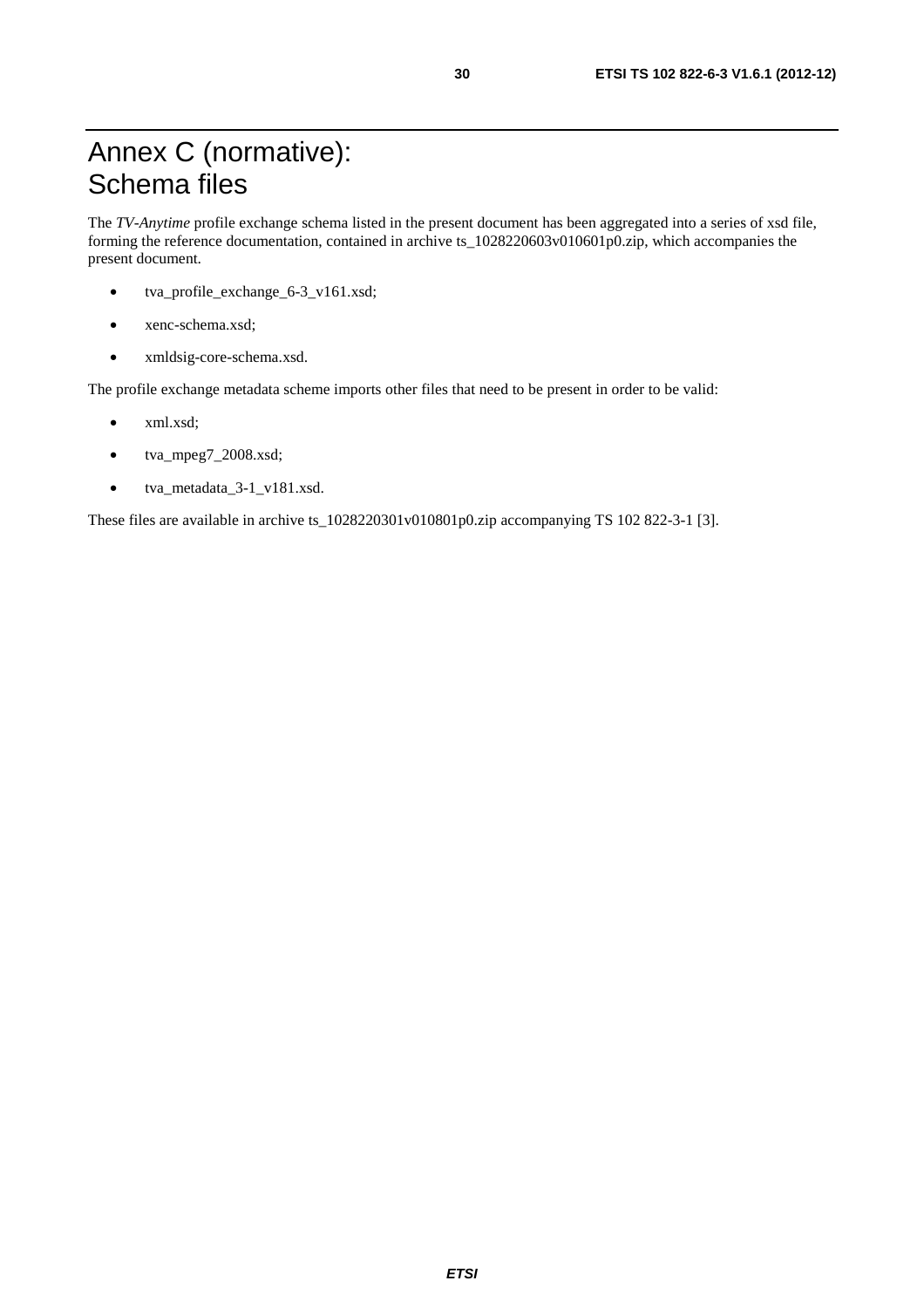# Annex D (informative): Bibliography

- Bindings and Profiles for the OASIS Security Assertion Markup Language (SAML).
- NOTE: Available at [http://www.oasis-open.org/committees/workgroup.php?wg\\_abbrev=security.](http://www.oasis-open.org/committees/workgroup.php?wg_abbrev=security)
- IETF RFC 1945: "Hypertext Transfer Protocol HTTP/1.0".

NOTE: Available at [http://www.ietf.org/rfc/rfc1945.txt.](ftp://ftp.rfc-editor.org/in-notes/rfc1945.txt)

• IETF RFC 2119: "Key words for use in RFCs to Indicate Requirement Levels".

NOTE: Available at [http://www.ietf.org/rfc/rfc2119.txt.](http://www.ietf.org/rfc/rfc2119.txt)

• IETF RFC 2616: "Hypertext Transfer Protocol - HTTP/1.1".

NOTE: Available at [http://www.ietf.org/rfc/rfc2616.txt.](http://www.ietf.org/rfc/rfc2616.txt)

- Liberty Reverse HTTP Binding for SOAP Specification.
- Liberty ID-WSF Security & Privacy Overview, Version 1.0.
- Liberty ID-WSF 1.0 Static Conformance Requirements, Version 1.0.
- Liberty ID-WSF Draft Guidelines.
- Liberty ID-WSF 1.0 Errata, Version 1.0.
- Liberty Alliance Developer Tutorial.
- NOTE: Available at: [http://www.projectliberty.org/resource\\_center/specifications/liberty\\_alliance\\_complete\\_specifications\\_zi](http://www.projectliberty.org/resource_center/specifications/liberty_alliance_complete_specifications_zip_package_21_november_2008) p\_package\_21\_november\_2008.
- Liberty Alliance Technical Glossary Version 1.3.

#### NOTE: Available at:

[http://www.projectliberty.org/resource\\_center/specifications/liberty\\_alliance\\_complete\\_specifications\\_zi](http://www.projectliberty.org/resource_center/specifications/liberty_alliance_complete_specifications_zip_package_21_november_2008) [p\\_package\\_21\\_november\\_2008.](http://www.projectliberty.org/resource_center/specifications/liberty_alliance_complete_specifications_zip_package_21_november_2008) 

Liberty Alliance Specifications.

#### NOTE: Available at:

[http://www.projectliberty.org/resource\\_center/specifications/liberty\\_alliance\\_complete\\_specifications\\_zi](http://www.projectliberty.org/resource_center/specifications/liberty_alliance_complete_specifications_zip_package_21_november_2008) [p\\_package\\_21\\_november\\_2008.](http://www.projectliberty.org/resource_center/specifications/liberty_alliance_complete_specifications_zip_package_21_november_2008) 

• Liberty ID-WSF Discovery Service Specification, Version 1.1.

#### NOTE: Available at:

[http://www.projectliberty.org/resource\\_center/specifications/liberty\\_alliance\\_complete\\_specifications\\_zi](http://www.projectliberty.org/resource_center/specifications/liberty_alliance_complete_specifications_zip_package_21_november_2008) p\_package\_21\_november\_2008.

• Liberty ID-WSF Data Services Template Specification, Version 1.0.

#### NOTE: Available at:

[http://www.projectliberty.org/resource\\_center/specifications/liberty\\_alliance\\_complete\\_specifications\\_zi](http://www.projectliberty.org/resource_center/specifications/liberty_alliance_complete_specifications_zip_package_21_november_2008) [p\\_package\\_21\\_november\\_2008.](http://www.projectliberty.org/resource_center/specifications/liberty_alliance_complete_specifications_zip_package_21_november_2008)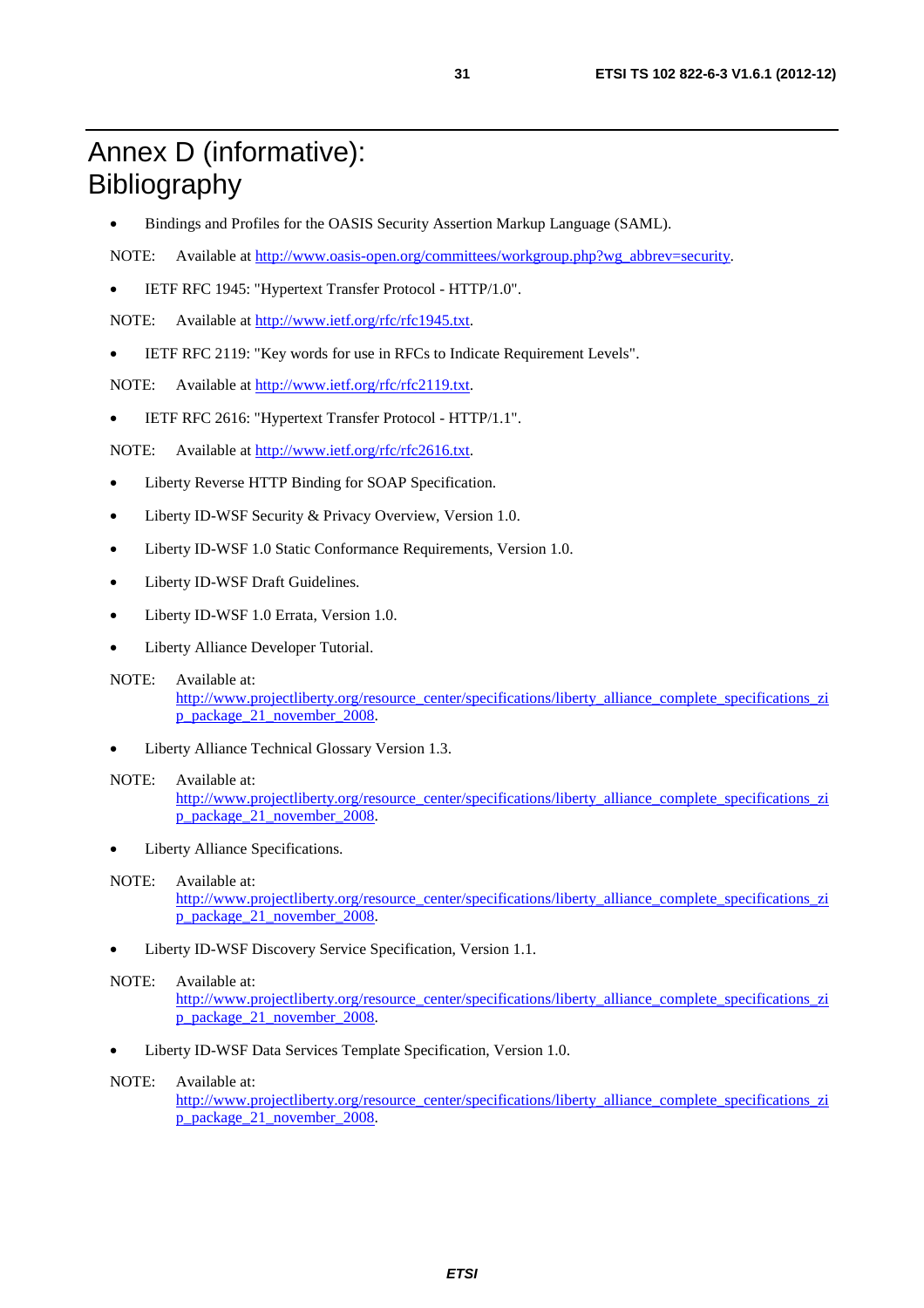- Liberty ID-SIS Personal Profile Service Specification, Version 1.0.
- NOTE: Available at:

[http://www.projectliberty.org/resource\\_center/specifications/liberty\\_alliance\\_complete\\_specifications\\_zi](http://www.projectliberty.org/resource_center/specifications/liberty_alliance_complete_specifications_zip_package_21_november_2008) [p\\_package\\_21\\_november\\_2008.](http://www.projectliberty.org/resource_center/specifications/liberty_alliance_complete_specifications_zip_package_21_november_2008) 

• Liberty ID-WSF SOAP Binding Specification, Version 1.1.

#### NOTE: Available at:

[http://www.projectliberty.org/resource\\_center/specifications/liberty\\_alliance\\_complete\\_specifications\\_zi](http://www.projectliberty.org/resource_center/specifications/liberty_alliance_complete_specifications_zip_package_21_november_2008) [p\\_package\\_21\\_november\\_2008.](http://www.projectliberty.org/resource_center/specifications/liberty_alliance_complete_specifications_zip_package_21_november_2008) 

Liberty ID-WSF Architecture Overview.

#### NOTE: Available at:

[http://www.projectliberty.org/resource\\_center/specifications/liberty\\_alliance\\_complete\\_specifications\\_zi](http://www.projectliberty.org/resource_center/specifications/liberty_alliance_complete_specifications_zip_package_21_november_2008) [p\\_package\\_21\\_november\\_2008.](http://www.projectliberty.org/resource_center/specifications/liberty_alliance_complete_specifications_zip_package_21_november_2008) 

Liberty ID-WSF Implementation Guidelines.

#### NOTE: Available at:

[http://www.projectliberty.org/resource\\_center/specifications/liberty\\_alliance\\_complete\\_specifications\\_zi](http://www.projectliberty.org/resource_center/specifications/liberty_alliance_complete_specifications_zip_package_21_november_2008) p\_package\_21\_november\_2008.

• Liberty ID-WSF Interaction Service Specification, Version 1.1.

#### NOTE: Available at:

[http://www.projectliberty.org/resource\\_center/specifications/liberty\\_alliance\\_complete\\_specifications\\_zi](http://www.projectliberty.org/resource_center/specifications/liberty_alliance_complete_specifications_zip_package_21_november_2008) p\_package\_21\_november\_2008.

• Liberty ID-WSF Security Mechanisms Specification, Version 1.2.

#### NOTE: Available at:

[http://www.projectliberty.org/resource\\_center/specifications/liberty\\_alliance\\_complete\\_specifications\\_zi](http://www.projectliberty.org/resource_center/specifications/liberty_alliance_complete_specifications_zip_package_21_november_2008) [p\\_package\\_21\\_november\\_2008.](http://www.projectliberty.org/resource_center/specifications/liberty_alliance_complete_specifications_zip_package_21_november_2008) 

• Liberty ID-WSF Client Profiles Specification, Version 1.1.

#### NOTE: Available at:

[http://www.projectliberty.org/resource\\_center/specifications/liberty\\_alliance\\_complete\\_specifications\\_zi](http://www.projectliberty.org/resource_center/specifications/liberty_alliance_complete_specifications_zip_package_21_november_2008) p\_package<sup>21\_</sup>november\_2008.

• Liberty ID-WSF Authentication Service Specification, Version 1.1.

#### NOTE: Available at:

[http://www.projectliberty.org/resource\\_center/specifications/liberty\\_alliance\\_complete\\_specifications\\_zi](http://www.projectliberty.org/resource_center/specifications/liberty_alliance_complete_specifications_zip_package_21_november_2008) [p\\_package\\_21\\_november\\_2008.](http://www.projectliberty.org/resource_center/specifications/liberty_alliance_complete_specifications_zip_package_21_november_2008)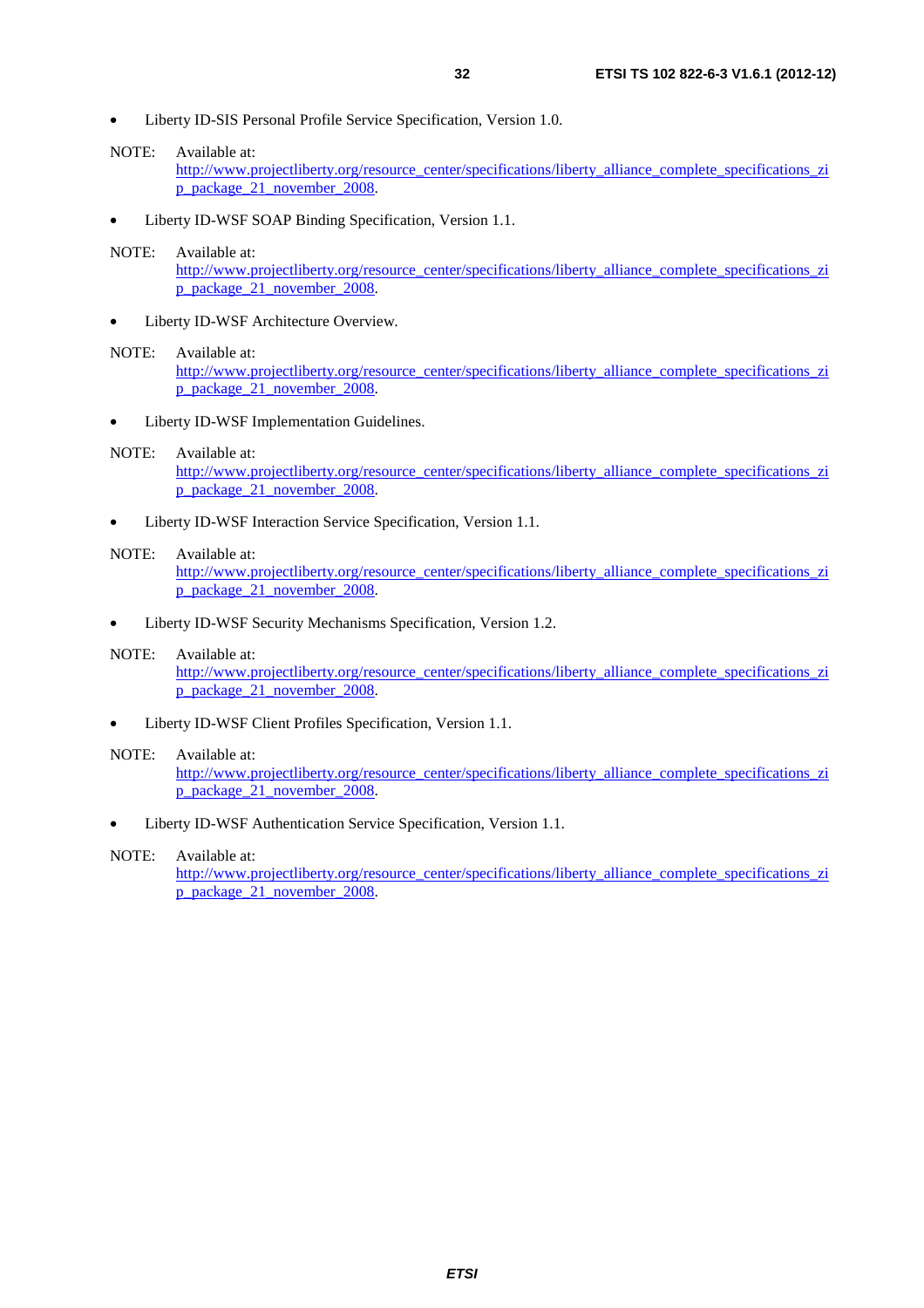# List of tables